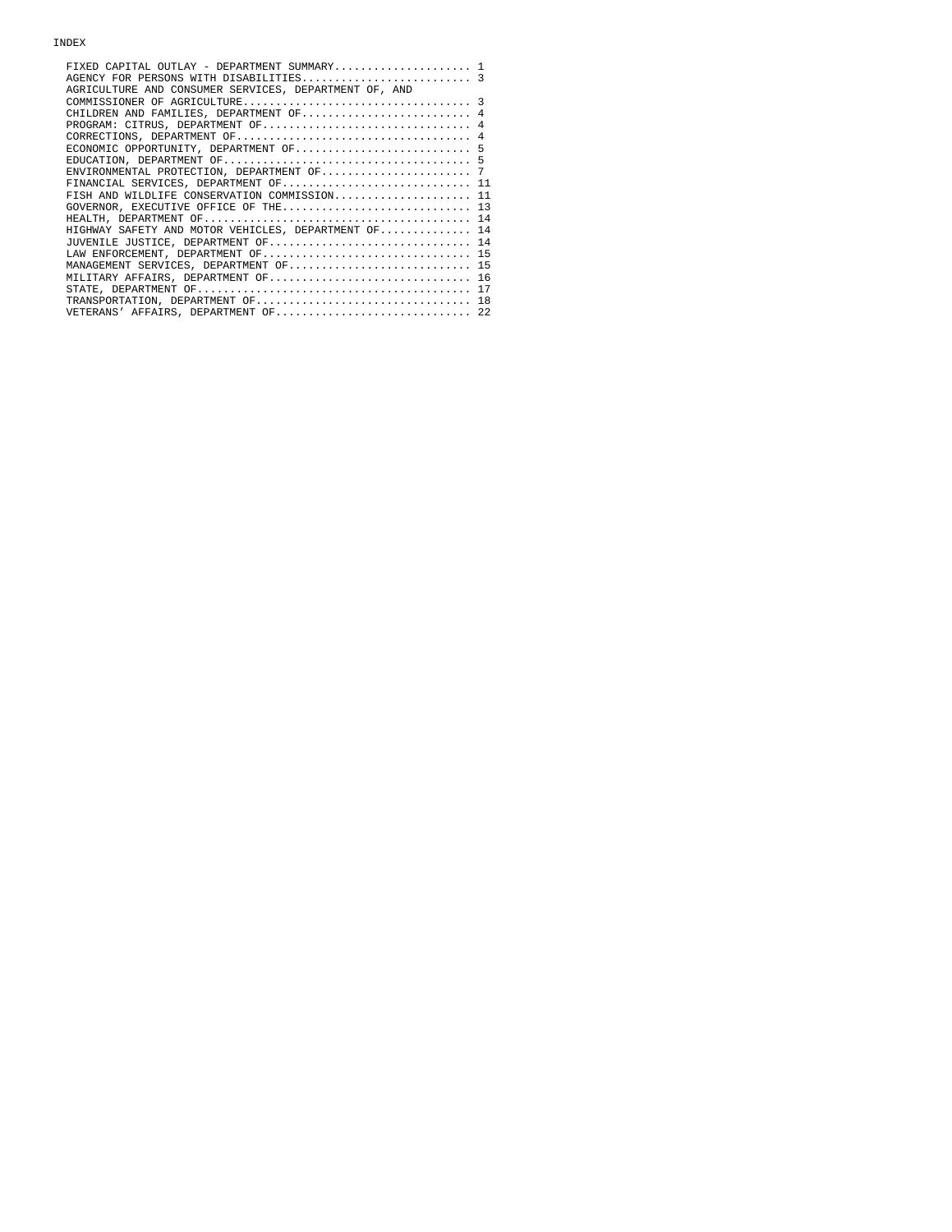## FIXED CAPITAL OUTLAY DEPARTMENT SUMMARY

|                                                    |                             | AGY FIN REQ DMS ADVICE GOV RECS<br>FY 2022-23 FY 2022-23 FY 2022-23                                                                            |              |
|----------------------------------------------------|-----------------------------|------------------------------------------------------------------------------------------------------------------------------------------------|--------------|
|                                                    |                             | POS AMOUNT POS AMOUNT POS AMOUNT                                                                                                               |              |
|                                                    | . _ _ _ _ _ _ _ _ _ _ _ _ _ | ---------- -----                                                                                                                               |              |
| AGENCY/PERSONS WITH DISABL<br>GENERAL REVENUE FUND |                             | 16, 311, 826 16, 311, 826                                                                                                                      |              |
|                                                    |                             |                                                                                                                                                |              |
| AGRIC/CONSUMER SVCS/COMMR                          |                             |                                                                                                                                                |              |
| GENERAL REVENUE FUND<br>TRUST FUNDS                |                             | $10,425,000$<br>51,310,964<br>47,810,964<br>47,810,964<br>15,495,000                                                                           |              |
| TOTAL DEPARTMENT                                   |                             | 61,735,964 55,235,964 15,495,000                                                                                                               |              |
|                                                    |                             |                                                                                                                                                |              |
| CHILDREN & FAMILIES<br>GENERAL REVENUE FUND        |                             | 29,992,364 29,992,364 2,113,738                                                                                                                |              |
|                                                    |                             |                                                                                                                                                |              |
| CITRUS, DEPT OF                                    |                             |                                                                                                                                                |              |
| GENERAL REVENUE FUND                               |                             | 1,500,000 1,525,000                                                                                                                            |              |
| CORRECTIONS, DEPT OF                               |                             |                                                                                                                                                |              |
| GENERAL REVENUE FUND                               |                             | ${\begin{array}{ccc}94,211,846 & \quad & 71,432,261 & \quad & 50,960,426 \\ 165,663,339 & \quad & 171,179,178 & \quad & 7,500,000\end{array}}$ |              |
| TRUST FUNDS                                        |                             |                                                                                                                                                |              |
| TOTAL DEPARTMENT                                   |                             | 259,875,185 242,611,439 58,460,426                                                                                                             |              |
| ECONOMIC OPPORTUNITY                               |                             |                                                                                                                                                |              |
| TRUST FUNDS                                        |                             | 9,667,000 1,467,000 8,067,000                                                                                                                  |              |
|                                                    |                             |                                                                                                                                                |              |
| EDUCATION, DEPT OF<br>GENERAL REVENUE FUND         | 20,500,000                  |                                                                                                                                                | 42,500,000   |
| TRUST FUNDS                                        | 1503,595,022                |                                                                                                                                                | 1503,595,022 |
| TOTAL DEPARTMENT                                   | 1524,095,022                |                                                                                                                                                | 1546,095,022 |
| ENVIR PROTECTION, DEPT OF                          |                             |                                                                                                                                                |              |
| GENERAL REVENUE FUND                               |                             | $35,384,600 \qquad 10,716,000 \qquad 45,668,600$ $1811,103,068 \qquad 467,146,506 \qquad 1742,803,068$                                         |              |
| TRUST FUNDS                                        |                             |                                                                                                                                                |              |
| TOTAL DEPARTMENT                                   |                             | 1846, 487, 668 477, 862, 506 1788, 471, 668                                                                                                    |              |
| FINANCIAL SERVICES                                 |                             |                                                                                                                                                |              |
| TRUST FUNDS                                        |                             | 2,445,055 2,445,055                                                                                                                            |              |
|                                                    |                             |                                                                                                                                                |              |
| FISH/WILDLIFE CONSERV COMM<br>GENERAL REVENUE FUND |                             | 8,843,031 5,933,031 2,910,000<br>18,126,787 7,933,468 17,383,787                                                                               |              |
| TRUST FUNDS                                        |                             |                                                                                                                                                |              |
| TOTAL DEPARTMENT                                   |                             | 26,969,818 13,866,499 20,293,787                                                                                                               |              |
| GOVERNOR, EXECUTIVE OFFICE                         |                             |                                                                                                                                                |              |
| GENERAL REVENUE FUND                               | 75,000,000                  |                                                                                                                                                |              |
| TRUST FUNDS                                        | 3,000,000                   |                                                                                                                                                | 3,000,000    |
| TOTAL DEPARTMENT                                   | 78,000,000                  |                                                                                                                                                | 3,000,000    |
|                                                    |                             |                                                                                                                                                |              |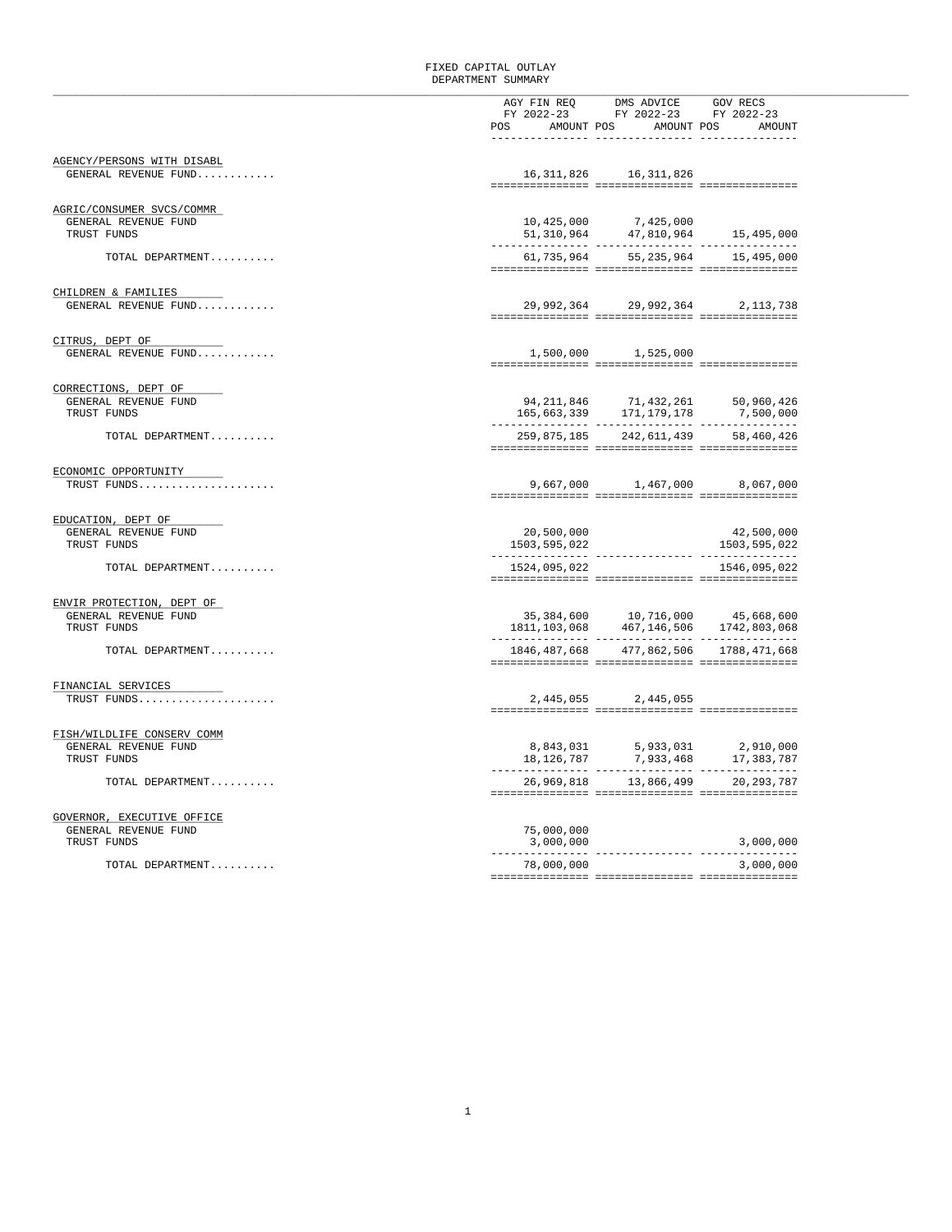## FIXED CAPITAL OUTLAY DEPARTMENT SUMMARY

|                                     |            | AGY FIN REQ DMS ADVICE GOV RECS                                                                                                                 |  |
|-------------------------------------|------------|-------------------------------------------------------------------------------------------------------------------------------------------------|--|
|                                     | FY 2022-23 | FY 2022-23 FY 2022-23                                                                                                                           |  |
|                                     |            | POS AMOUNT POS AMOUNT POS AMOUNT                                                                                                                |  |
|                                     |            |                                                                                                                                                 |  |
| HEALTH, DEPT OF                     |            |                                                                                                                                                 |  |
| GENERAL REVENUE FUND                |            | 17,963,000 29,699,603                                                                                                                           |  |
|                                     |            |                                                                                                                                                 |  |
| HIWAY SAFETY/MTR VEH, DEPT          |            |                                                                                                                                                 |  |
| TRUST FUNDS                         |            | 5,220,780 5,220,780 1,016,511                                                                                                                   |  |
|                                     |            |                                                                                                                                                 |  |
| JUVENILE JUSTICE, DEPT OF           |            |                                                                                                                                                 |  |
| GENERAL REVENUE FUND                |            |                                                                                                                                                 |  |
| TRUST FUNDS                         |            | 12, 210, 630<br>2, 903, 249<br>2, 903, 249<br>2, 903, 249                                                                                       |  |
| TOTAL DEPARTMENT                    |            | 15, 113, 879 15, 113, 879                                                                                                                       |  |
|                                     |            |                                                                                                                                                 |  |
| LAW ENFORCEMENT, DEPT OF            |            |                                                                                                                                                 |  |
| TRUST FUNDS                         |            | 5,286,785 9,174,926                                                                                                                             |  |
|                                     |            |                                                                                                                                                 |  |
| MANAGEMENT SRVCS, DEPT OF           |            |                                                                                                                                                 |  |
| GENERAL REVENUE FUND                |            |                                                                                                                                                 |  |
| TRUST FUNDS                         |            | $\begin{array}{lllll} 11,898,001 & \quad & 11,898,001 & \quad & 12,642,979 \\ 37,198,332 & \quad & 17,127,500 & \quad & 26,472,832 \end{array}$ |  |
|                                     |            |                                                                                                                                                 |  |
| TOTAL DEPARTMENT                    |            | 49,096,333 29,025,501 39,115,811                                                                                                                |  |
|                                     |            |                                                                                                                                                 |  |
| MILITARY AFFAIRS, DEPT OF           |            |                                                                                                                                                 |  |
| GENERAL REVENUE FUND<br>TRUST FUNDS |            |                                                                                                                                                 |  |
|                                     |            |                                                                                                                                                 |  |
| TOTAL DEPARTMENT                    |            | 28,835,285 28,835,285 11,955,000                                                                                                                |  |
|                                     |            |                                                                                                                                                 |  |
| STATE, DEPT OF                      |            |                                                                                                                                                 |  |
| GENERAL REVENUE FUND                |            |                                                                                                                                                 |  |
| TRUST FUNDS                         |            |                                                                                                                                                 |  |
| TOTAL DEPARTMENT                    |            | 27, 783, 029 27, 783, 029 17, 766, 029                                                                                                          |  |
|                                     |            |                                                                                                                                                 |  |
| TRANSPORTATION, DEPT OF             |            |                                                                                                                                                 |  |
| TRUST FUNDS                         |            | 9603, 456, 639 19, 239, 891 9603, 261, 639                                                                                                      |  |
|                                     |            |                                                                                                                                                 |  |
| VETERANS' AFFAIRS, DEPT OF          |            |                                                                                                                                                 |  |
| GENERAL REVENUE FUND                |            | 2,915,000 2,915,000 2,000,000                                                                                                                   |  |
| TOTAL: REPORT                       |            |                                                                                                                                                 |  |
|                                     |            |                                                                                                                                                 |  |
| GENERAL REVENUE FUND<br>TRUST FUNDS |            | $374,952,583 \qquad 237,856,001 \qquad 170,495,743$<br>$13237,798,049 \qquad 770,469,546 \qquad 12946,615,888$                                  |  |
|                                     |            |                                                                                                                                                 |  |
| TOTAL REPORT                        |            | 13612, 750, 632 1008, 325, 547 13117, 111, 631                                                                                                  |  |
|                                     |            |                                                                                                                                                 |  |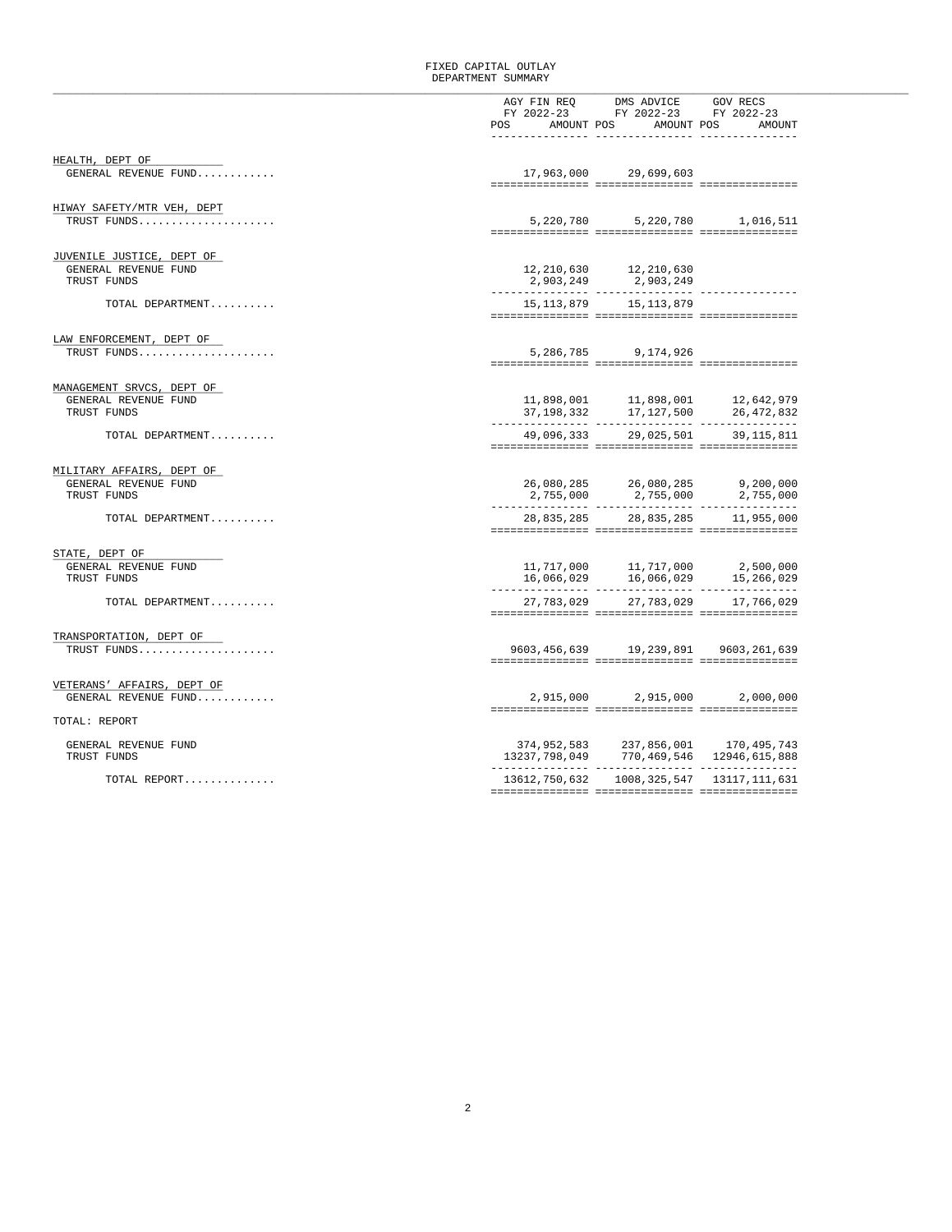|                                                                           |           | AGY FIN REQ DMS ADVICE GOV RECS  |           |
|---------------------------------------------------------------------------|-----------|----------------------------------|-----------|
|                                                                           |           | FY 2022-23 FY 2022-23 FY 2022-23 |           |
|                                                                           | POS       | AMOUNT POS AMOUNT POS            | AMOUNT    |
| AGENCY FOR PERSONS WITH DISABILITIES                                      |           |                                  |           |
| PGM: SVCS TO DISABLED                                                     |           |                                  |           |
| DEV DISAB CENTERS CIVIL                                                   |           |                                  |           |
| AGENCY FOR PERSONS WITH DISABILITIES FIXED CAPITAL OUTLAY                 |           |                                  |           |
| NEEDS FOR CENTRALLY MANAGED FACILITIES                                    |           |                                  |           |
| GENERAL REVENUE FUND                                                      |           | 16, 311, 826 16, 311, 826        |           |
|                                                                           |           |                                  |           |
| AGRICULTURE AND CONSUMER SERVICES, DEPARTMENT OF, AND                     |           |                                  |           |
| COMMISSIONER OF AGRICULTURE                                               |           |                                  |           |
| PGM: COMMISSIONER/ADMIN                                                   |           |                                  |           |
| AGRIC WATER POLICY COORD<br>OKEECHOBEE RESTORATION AGRICULTURAL PROJECTS  |           |                                  |           |
| LAND ACQUISITION TF                                                       |           | 5,000,000 5,000,000 5,000,000    |           |
|                                                                           |           |                                  |           |
|                                                                           |           |                                  |           |
| STATEWIDE AGRICULTURAL RESTORATION PROJECTS                               |           |                                  |           |
| LAND ACQUISITION TF                                                       |           | 10,000,000 10,000,000            |           |
| TOTAL: AGRIC WATER POLICY COORD                                           |           |                                  |           |
|                                                                           |           |                                  |           |
| TRUST FUNDS                                                               |           | 15,000,000 15,000,000 5,000,000  |           |
|                                                                           |           |                                  |           |
| EXECUTIVE DIR/SUPPORT SVCS                                                |           |                                  |           |
| MAINTENANCE, REPAIRS AND CONSTRUCTION - STATEWIDE                         |           |                                  |           |
| GENERAL REVENUE FUND                                                      |           | 3,375,000 3,375,000              |           |
|                                                                           |           |                                  |           |
|                                                                           |           |                                  |           |
| CONSTRUCTION - ADDITIONS KISSIMMEE DIAGNOSTIC LAB<br>GENERAL REVENUE FUND |           | 4,050,000 4,050,000              |           |
|                                                                           |           |                                  |           |
|                                                                           |           |                                  |           |
| FLORIDA STATE FAIR AUTHORITY                                              |           |                                  |           |
| GENERAL REVENUE FUND                                                      | 3,000,000 |                                  |           |
| TOTAL: EXECUTIVE DIR/SUPPORT SVCS                                         |           |                                  |           |
| GENERAL REVENUE FUND                                                      |           | 10,425,000 7,425,000             |           |
|                                                                           |           |                                  |           |
|                                                                           |           |                                  |           |
| OFFICE OF ENERGY                                                          |           |                                  |           |
| UNITED STATES DEPARTMENT OF ENERGY SPECIAL PROJECTS                       |           |                                  |           |
| FEDERAL GRANTS TRUST FUND                                                 |           | 3,500,000                        | 3,500,000 |
|                                                                           |           |                                  |           |
| PGM: FOREST/RES PROTECTION                                                |           |                                  |           |
| FLORIDA FOREST SERVICE                                                    |           |                                  |           |
| CONSERVATION AND RURAL LAND PROTECTION EASEMENTS AND                      |           |                                  |           |
| AGREEMENTS<br>LAND ACQUISITION TF                                         |           | 20,000,000 20,000,000            |           |
|                                                                           |           |                                  |           |
|                                                                           |           |                                  |           |
| ROADS, BRIDGES, AND STREAM CROSSING MAINTENANCE -                         |           |                                  |           |
| DIVISION OF FORESTRY                                                      |           |                                  |           |
| LAND ACQUISITION TF                                                       | 7,909,964 | 7,909,964                        | 3,995,000 |
|                                                                           |           |                                  |           |
| MAINTENANCE, REPAIRS AND CONSTRUCTION - STATEWIDE                         |           |                                  |           |
| LAND ACQUISITION TF                                                       | 3,490,000 | 3,490,000                        | 3,000,000 |
|                                                                           |           |                                  |           |
| REPLACE FORESTRY STATIONS - STATEWIDE                                     |           |                                  |           |
| INCIDENTAL TRUST FUND                                                     | 680,000   | 680,000                          |           |
|                                                                           |           |                                  |           |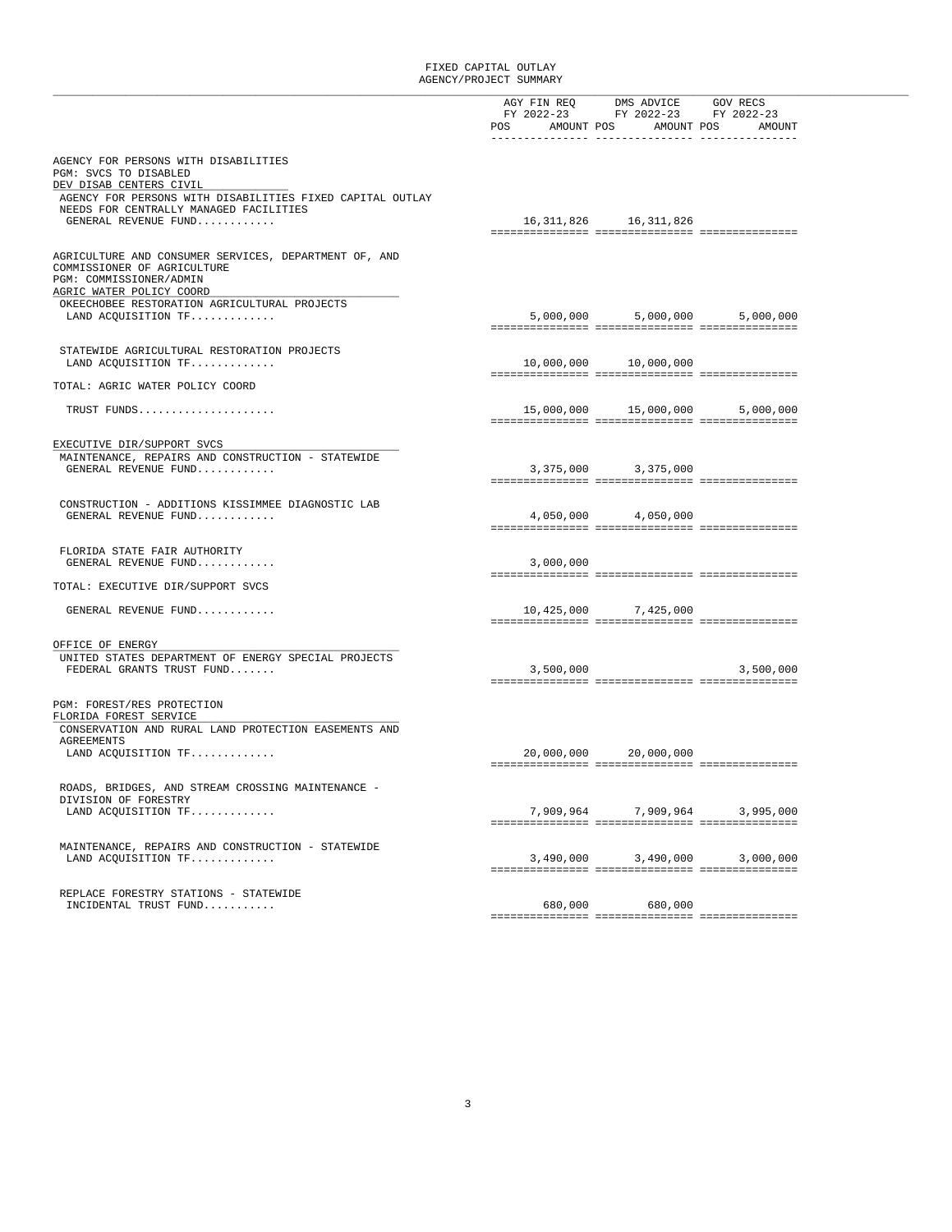|                                                                                      |            | AGY FIN REO DMS ADVICE GOV RECS                                                                        |            |
|--------------------------------------------------------------------------------------|------------|--------------------------------------------------------------------------------------------------------|------------|
|                                                                                      |            | FY 2022-23 FY 2022-23 FY 2022-23                                                                       |            |
|                                                                                      | POS        | AMOUNT POS AMOUNT POS                                                                                  | AMOUNT     |
| AGRICULTURE AND CONSUMER SERVICES, DEPARTMENT OF, AND<br>COMMISSIONER OF AGRICULTURE |            |                                                                                                        |            |
| PGM: FOREST/RES PROTECTION<br>FLORIDA FOREST SERVICE                                 |            |                                                                                                        |            |
| TOTAL: FLORIDA FOREST SERVICE                                                        |            |                                                                                                        |            |
| TRUST FUNDS                                                                          |            | 32,079,964 32,079,964 6,995,000                                                                        |            |
| PGM: AGRICULTURAL ECON DEV<br>AGRIC PRODUCTS MARKETING                               |            |                                                                                                        |            |
| MAINTENANCE AND REPAIRS STATE FARMERS' MARKETS - STATEWIDE                           |            |                                                                                                        |            |
| MARKET IMP WKG CAP TF                                                                |            | 544,000 544,000                                                                                        |            |
|                                                                                      |            |                                                                                                        |            |
| CODE AND LIFE SAFETY - STATE FARMERS' MARKETS - STATEWIDE<br>MARKET IMP WKG CAP TF   |            | 187,000 187,000                                                                                        |            |
| TOTAL: AGRIC PRODUCTS MARKETING                                                      |            |                                                                                                        |            |
| TRUST FUNDS                                                                          |            | 731,000 731,000                                                                                        |            |
| TOTAL: AGRIC/CONSUMER SVCS/COMMR                                                     |            |                                                                                                        |            |
| GENERAL REVENUE FUND                                                                 |            | $10,425,000 \qquad \qquad 7,425,000$<br>$51,310,964 \qquad \qquad 47,810,964 \qquad \qquad 15,495,000$ |            |
| TRUST FUNDS                                                                          |            |                                                                                                        |            |
| TOTAL DEPARTMENT                                                                     |            | 61,735,964 55,235,964 15,495,000                                                                       |            |
|                                                                                      |            |                                                                                                        |            |
| CHILDREN AND FAMILIES, DEPARTMENT OF<br>ADMINISTRATION                               |            |                                                                                                        |            |
| PGM: EXECUTIVE LEADERSHIP                                                            |            |                                                                                                        |            |
| EXECUTIVE DIR/SUPPORT SVCS                                                           |            |                                                                                                        |            |
| DEPARTMENT OF CHILDREN AND FAMILY SERVICES FIXED CAPITAL                             |            |                                                                                                        |            |
| NEEDS FOR CENTRALLY MANAGED FACILITIES<br>GENERAL REVENUE FUND                       |            | 29,992,364 29,992,364 2,113,738                                                                        |            |
|                                                                                      |            |                                                                                                        |            |
| PROGRAM: CITRUS, DEPARTMENT OF                                                       |            |                                                                                                        |            |
| EXECUTIVE DIR/SUPPORT SVCS                                                           |            |                                                                                                        |            |
| FACILITIES REPAIRS AND MAINTENANCE                                                   |            |                                                                                                        |            |
| GENERAL REVENUE FUND                                                                 |            | 1,500,000 1,525,000                                                                                    |            |
| CORRECTIONS, DEPARTMENT OF                                                           |            |                                                                                                        |            |
| PGM: SECURITY/INSTIT OPER<br>CORR FACILITY MAINT/REP                                 |            |                                                                                                        |            |
| CORRECTIONAL FACILITIES - LEASE PURCHASE                                             |            |                                                                                                        |            |
| GENERAL REVENUE FUND                                                                 | 53,051,077 |                                                                                                        | 50,960,426 |
|                                                                                      |            |                                                                                                        |            |
| AMERICANS WITH DISABILITIES ACT REPAIRS/RENOVATIONS                                  |            |                                                                                                        |            |
| GENERAL REVENUE FUND                                                                 | 900,000    | 1,561,901                                                                                              |            |
| MAJOR REPAIRS, RENOVATIONS AND IMPROVEMENTS TO MAJOR                                 |            |                                                                                                        |            |
| INSTITUTIONS                                                                         |            |                                                                                                        |            |
| GENERAL REVENUE FUND                                                                 | 32,077,239 | 55,668,292                                                                                             |            |
| STATE INMATE WELFARE TF                                                              | 7,500,000  | 13,015,839                                                                                             | 7,500,000  |
| $\texttt{TOTAL}$                                                                     | 39,577,239 | 68,684,131                                                                                             | 7,500,000  |
|                                                                                      |            |                                                                                                        |            |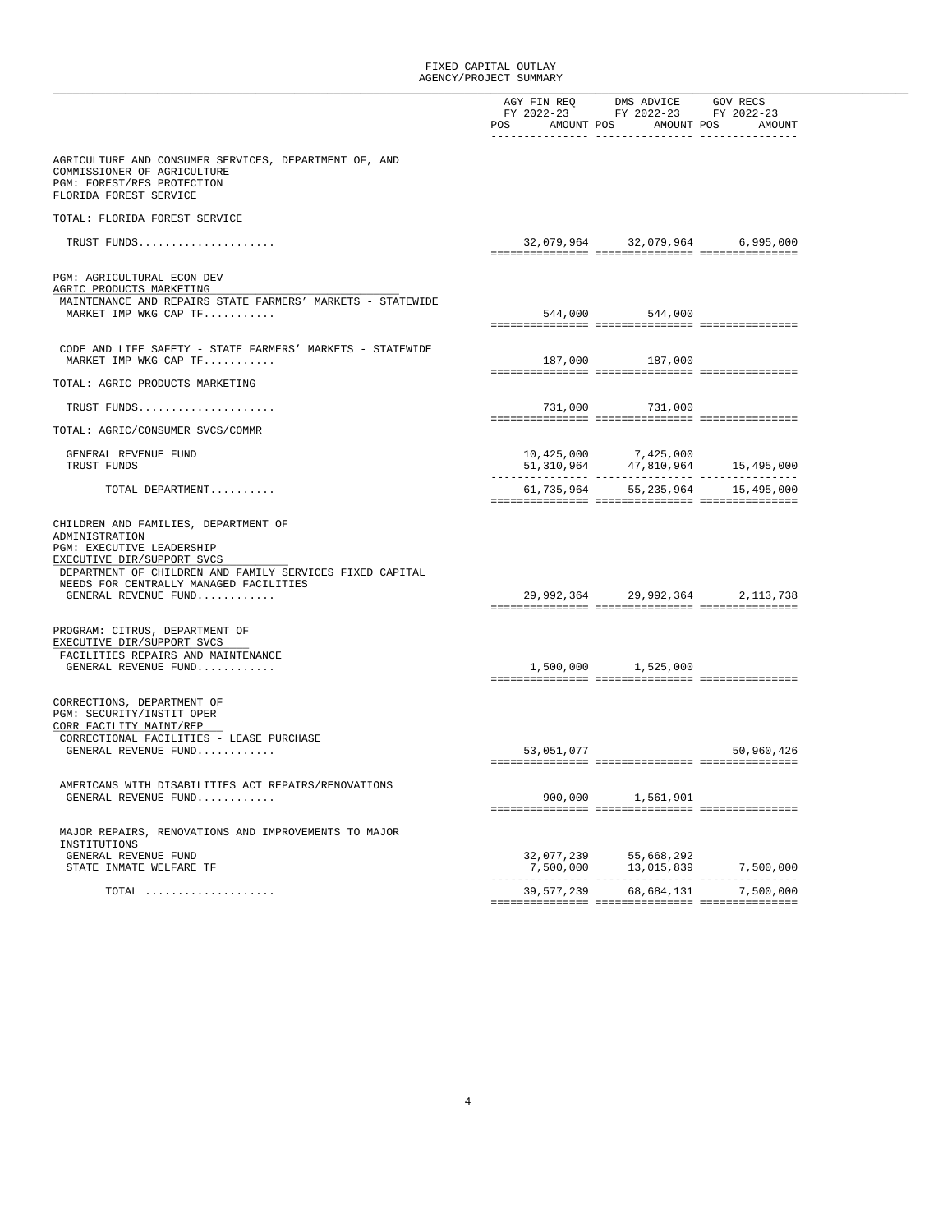|                                                          |                                                                                                                                                                                                                                                                                                                                                                                                                       | AGY FIN REQ DMS ADVICE GOV RECS<br>FY 2022-23 FY 2022-23 FY 2022-23 |                                    |
|----------------------------------------------------------|-----------------------------------------------------------------------------------------------------------------------------------------------------------------------------------------------------------------------------------------------------------------------------------------------------------------------------------------------------------------------------------------------------------------------|---------------------------------------------------------------------|------------------------------------|
|                                                          | POS AMOUNT POS AMOUNT POS                                                                                                                                                                                                                                                                                                                                                                                             |                                                                     | AMOUNT                             |
|                                                          |                                                                                                                                                                                                                                                                                                                                                                                                                       |                                                                     |                                    |
|                                                          |                                                                                                                                                                                                                                                                                                                                                                                                                       |                                                                     |                                    |
| CORRECTIONS, DEPARTMENT OF                               |                                                                                                                                                                                                                                                                                                                                                                                                                       |                                                                     |                                    |
| PGM: SECURITY/INSTIT OPER                                |                                                                                                                                                                                                                                                                                                                                                                                                                       |                                                                     |                                    |
| CORR FACILITY MAINT/REP                                  |                                                                                                                                                                                                                                                                                                                                                                                                                       |                                                                     |                                    |
| MENTAL HEALTH FACILITY                                   |                                                                                                                                                                                                                                                                                                                                                                                                                       |                                                                     |                                    |
| GRANTS AND DONATIONS TF                                  |                                                                                                                                                                                                                                                                                                                                                                                                                       | 158, 163, 339 158, 163, 339                                         |                                    |
|                                                          |                                                                                                                                                                                                                                                                                                                                                                                                                       |                                                                     |                                    |
|                                                          |                                                                                                                                                                                                                                                                                                                                                                                                                       |                                                                     |                                    |
| IMPROVEMENTS TO SECURITY SYSTEMS                         |                                                                                                                                                                                                                                                                                                                                                                                                                       |                                                                     |                                    |
| GENERAL REVENUE FUND                                     | 8,183,530                                                                                                                                                                                                                                                                                                                                                                                                             | 14,202,068                                                          |                                    |
|                                                          |                                                                                                                                                                                                                                                                                                                                                                                                                       |                                                                     |                                    |
| TOTAL: CORR FACILITY MAINT/REP                           |                                                                                                                                                                                                                                                                                                                                                                                                                       |                                                                     |                                    |
|                                                          |                                                                                                                                                                                                                                                                                                                                                                                                                       |                                                                     |                                    |
| GENERAL REVENUE FUND                                     |                                                                                                                                                                                                                                                                                                                                                                                                                       | 71,432,261                                                          | 50,960,426                         |
| TRUST FUNDS                                              |                                                                                                                                                                                                                                                                                                                                                                                                                       | 94, 211, 846 71, 432, 261<br>165, 663, 339 171, 179, 178            | 7,500,000                          |
|                                                          |                                                                                                                                                                                                                                                                                                                                                                                                                       |                                                                     |                                    |
| TOTAL BUREAU                                             |                                                                                                                                                                                                                                                                                                                                                                                                                       |                                                                     | 259,875,185 242,611,439 58,460,426 |
|                                                          |                                                                                                                                                                                                                                                                                                                                                                                                                       |                                                                     |                                    |
|                                                          |                                                                                                                                                                                                                                                                                                                                                                                                                       |                                                                     |                                    |
| ECONOMIC OPPORTUNITY, DEPARTMENT OF                      |                                                                                                                                                                                                                                                                                                                                                                                                                       |                                                                     |                                    |
| PGM: EXEC DIR/SUPPORT SVCS                               |                                                                                                                                                                                                                                                                                                                                                                                                                       |                                                                     |                                    |
| FINANCE AND ADMINISTRATION                               |                                                                                                                                                                                                                                                                                                                                                                                                                       |                                                                     |                                    |
| REED ACT BUILDINGS PROJECTS - STATEWIDE                  |                                                                                                                                                                                                                                                                                                                                                                                                                       |                                                                     |                                    |
| REVOLVING TRUST FUND                                     |                                                                                                                                                                                                                                                                                                                                                                                                                       | 1,467,000 1,467,000                                                 | 1,467,000                          |
|                                                          |                                                                                                                                                                                                                                                                                                                                                                                                                       |                                                                     |                                    |
|                                                          |                                                                                                                                                                                                                                                                                                                                                                                                                       |                                                                     |                                    |
| PGM: COMMUNITY DEVELOPMENT                               |                                                                                                                                                                                                                                                                                                                                                                                                                       |                                                                     |                                    |
| HOUSING & COMM DEVELOPMENT                               |                                                                                                                                                                                                                                                                                                                                                                                                                       |                                                                     |                                    |
| SPACE, DEFENSE, AND RURAL INFRASTRUCTURE                 |                                                                                                                                                                                                                                                                                                                                                                                                                       |                                                                     |                                    |
| SEED TRUST FUND                                          | 6,600,000                                                                                                                                                                                                                                                                                                                                                                                                             |                                                                     | 5,000,000                          |
|                                                          |                                                                                                                                                                                                                                                                                                                                                                                                                       |                                                                     |                                    |
|                                                          |                                                                                                                                                                                                                                                                                                                                                                                                                       |                                                                     |                                    |
| PGM: STRATEGIC BUS DEV                                   |                                                                                                                                                                                                                                                                                                                                                                                                                       |                                                                     |                                    |
| STRATEGIC BUSINESS DEV                                   |                                                                                                                                                                                                                                                                                                                                                                                                                       |                                                                     |                                    |
| SPACE, DEFENSE, AND RURAL INFRASTRUCTURE                 |                                                                                                                                                                                                                                                                                                                                                                                                                       |                                                                     |                                    |
| SEED TRUST FUND                                          | 1,600,000                                                                                                                                                                                                                                                                                                                                                                                                             |                                                                     | 1,600,000                          |
|                                                          |                                                                                                                                                                                                                                                                                                                                                                                                                       |                                                                     |                                    |
| TOTAL: ECONOMIC OPPORTUNITY                              |                                                                                                                                                                                                                                                                                                                                                                                                                       |                                                                     |                                    |
|                                                          |                                                                                                                                                                                                                                                                                                                                                                                                                       |                                                                     |                                    |
| TRUST FUNDS                                              |                                                                                                                                                                                                                                                                                                                                                                                                                       |                                                                     | 9,667,000 1,467,000 8,067,000      |
|                                                          |                                                                                                                                                                                                                                                                                                                                                                                                                       |                                                                     |                                    |
|                                                          |                                                                                                                                                                                                                                                                                                                                                                                                                       |                                                                     |                                    |
| EDUCATION, DEPARTMENT OF                                 |                                                                                                                                                                                                                                                                                                                                                                                                                       |                                                                     |                                    |
| PGM: EDUCATION - F.C.O.                                  |                                                                                                                                                                                                                                                                                                                                                                                                                       |                                                                     |                                    |
| STATE UNIVERSITY SYSTEM CAPITAL IMPROVEMENT FEE PROJECTS |                                                                                                                                                                                                                                                                                                                                                                                                                       |                                                                     |                                    |
| CAP IMPROVEMENTS FEE TF                                  | 44,700,000                                                                                                                                                                                                                                                                                                                                                                                                            |                                                                     | 44,700,000                         |
|                                                          |                                                                                                                                                                                                                                                                                                                                                                                                                       |                                                                     |                                    |
|                                                          |                                                                                                                                                                                                                                                                                                                                                                                                                       |                                                                     |                                    |
| MAINTENANCE, REPAIR, RENOVATION,                         |                                                                                                                                                                                                                                                                                                                                                                                                                       |                                                                     |                                    |
| AND REMODELING                                           |                                                                                                                                                                                                                                                                                                                                                                                                                       |                                                                     |                                    |
| PUBLIC ED CO&DS TRUST FUND                               | 293,732,950                                                                                                                                                                                                                                                                                                                                                                                                           |                                                                     | 260,155,611                        |
|                                                          |                                                                                                                                                                                                                                                                                                                                                                                                                       |                                                                     |                                    |
|                                                          |                                                                                                                                                                                                                                                                                                                                                                                                                       |                                                                     |                                    |
| SURVEY RECOMMENDED NEEDS - PUBLIC SCHOOLS                |                                                                                                                                                                                                                                                                                                                                                                                                                       |                                                                     |                                    |
| PUBLIC ED CO&DS TRUST FUND                               | 8,128,636                                                                                                                                                                                                                                                                                                                                                                                                             |                                                                     | 8,128,636                          |
|                                                          |                                                                                                                                                                                                                                                                                                                                                                                                                       |                                                                     |                                    |
|                                                          |                                                                                                                                                                                                                                                                                                                                                                                                                       |                                                                     |                                    |
| FLORIDA COLLEGE SYSTEM PROJECTS                          |                                                                                                                                                                                                                                                                                                                                                                                                                       |                                                                     |                                    |
| PUBLIC ED CO&DS TRUST FUND                               | 8,644,845                                                                                                                                                                                                                                                                                                                                                                                                             |                                                                     | 25,000,000                         |
|                                                          |                                                                                                                                                                                                                                                                                                                                                                                                                       |                                                                     |                                    |
|                                                          |                                                                                                                                                                                                                                                                                                                                                                                                                       |                                                                     |                                    |
| STATE UNIVERSITY SYSTEM PROJECTS                         |                                                                                                                                                                                                                                                                                                                                                                                                                       |                                                                     |                                    |
| PUBLIC ED CO&DS TRUST FUND                               | 62,116,191                                                                                                                                                                                                                                                                                                                                                                                                            |                                                                     |                                    |
|                                                          | $\verb c  = \verb c  + \verb c  + \verb c  + \verb c  + \verb c  + \verb c  + \verb c  + \verb c  + \verb c  + \verb c  + \verb c  + \verb c  + \verb c  + \verb c  + \verb c  + \verb c  + \verb c  + \verb c  + \verb c  + \verb c  + \verb c  + \verb c  + \verb c  + \verb c  + \verb c  + \verb c  + \verb c  + \verb c  + \verb c  + \verb c  + \verb c  + \verb c  + \verb c  + \verb c  + \verb c  + \verb c$ |                                                                     |                                    |
|                                                          |                                                                                                                                                                                                                                                                                                                                                                                                                       |                                                                     |                                    |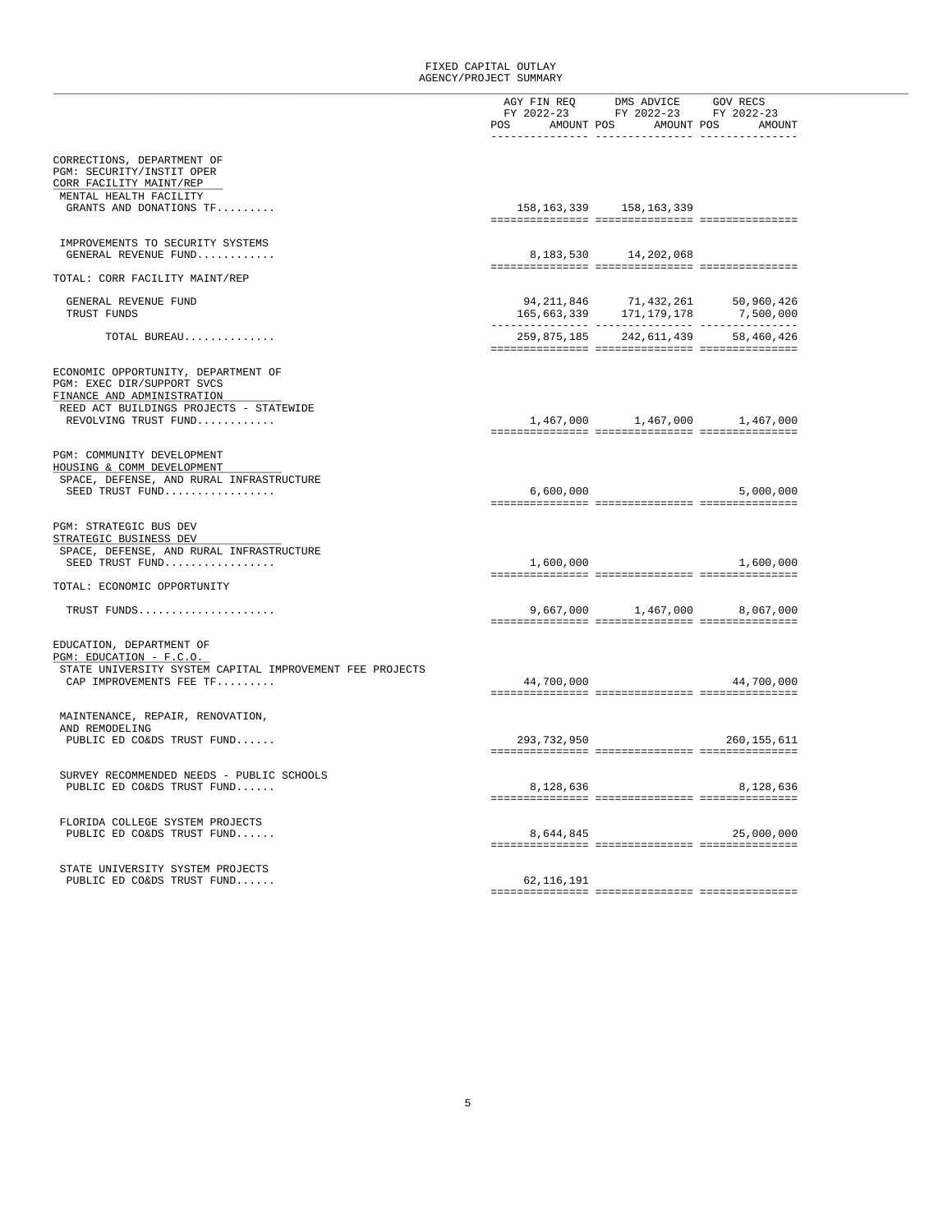|                                                                                                |                           | AGY FIN REQ DMS ADVICE GOV RECS<br>FY 2022-23 FY 2022-23 FY 2022-23<br>POS AMOUNT POS AMOUNT POS AMOUNT |                           |
|------------------------------------------------------------------------------------------------|---------------------------|---------------------------------------------------------------------------------------------------------|---------------------------|
| EDUCATION, DEPARTMENT OF                                                                       |                           |                                                                                                         |                           |
| PGM: EDUCATION - F.C.O.<br>SPECIAL FACILITY CONSTRUCTION ACCOUNT<br>PUBLIC ED CO&DS TRUST FUND |                           |                                                                                                         | 85,000,000                |
|                                                                                                |                           |                                                                                                         |                           |
| DEBT SERVICE                                                                                   |                           |                                                                                                         |                           |
| CAP IMPROVEMENTS FEE TF<br>PUBLIC ED CO&DS TRUST FUND                                          | 12,045,411<br>799,113,711 |                                                                                                         | 12,045,411<br>799,113,711 |
| SCH/DIS & CC/DIS CO&DS TF                                                                      | 14,673,415                |                                                                                                         | 14,673,415                |
| $\texttt{TOTAL}$                                                                               | 825,832,537               |                                                                                                         | 825,832,537               |
|                                                                                                |                           |                                                                                                         |                           |
| GRANTS AND AIDS - SCHOOL DISTRICT AND COMMUNITY COLLEGE                                        |                           |                                                                                                         |                           |
| $SCH/DIS & CC/DIS CO&DS TF$                                                                    | 112,000,000               |                                                                                                         | 112,000,000               |
| DEBT SERVICE - CLASS SIZE REDUCTION LOTTERY CAPITAL OUTLAY                                     |                           |                                                                                                         |                           |
| PROGRAM                                                                                        |                           |                                                                                                         |                           |
| EDUCATIONAL ENHANCEMENT TF                                                                     | 127,915,436               |                                                                                                         | 127,915,436               |
| EDUCATIONAL FACILITIES                                                                         |                           |                                                                                                         |                           |
| EDUCATIONAL ENHANCEMENT TF                                                                     | 6,647,049                 |                                                                                                         | 6,647,049                 |
|                                                                                                |                           |                                                                                                         |                           |
| FLORIDA SCHOOL FOR THE DEAF AND BLIND - CAPITAL PROJECTS<br>PUBLIC ED CO&DS TRUST FUND         | 8,856,970                 |                                                                                                         | 3,195,345                 |
|                                                                                                |                           |                                                                                                         |                           |
| PUBLIC BROADCASTING PROJECTS                                                                   |                           |                                                                                                         |                           |
| PUBLIC ED CO&DS TRUST FUND                                                                     | 5,020,408                 |                                                                                                         | 5,020,408                 |
| TOTAL: PGM: EDUCATION - F.C.O.                                                                 |                           |                                                                                                         |                           |
| TRUST FUNDS                                                                                    |                           | 1503,595,022 1503,595,022                                                                               |                           |
|                                                                                                |                           |                                                                                                         |                           |
| PUBLIC SCHOOLS, DIV OF                                                                         |                           |                                                                                                         |                           |
| PGM: ST GRANT/K12-NON FEFP<br>PUBLIC SCHOOLS SPECIAL PROJECTS                                  |                           |                                                                                                         |                           |
| GENERAL REVENUE FUND                                                                           | 20,000,000                |                                                                                                         | 42,000,000                |
|                                                                                                |                           |                                                                                                         |                           |
| FACILITY REPAIRS MAINTENANCE AND CONSTRUCTION                                                  |                           |                                                                                                         |                           |
| GENERAL REVENUE FUND                                                                           | 500,000                   |                                                                                                         | 500,000                   |
| TOTAL: PGM: ST GRANT/K12-NON FEFP                                                              |                           |                                                                                                         |                           |
| GENERAL REVENUE FUND                                                                           | 20,500,000                |                                                                                                         | 42,500,000                |
| TOTAL: EDUCATION, DEPT OF                                                                      |                           |                                                                                                         |                           |
| GENERAL REVENUE FUND                                                                           | 20,500,000                |                                                                                                         | 42,500,000                |
| TRUST FUNDS                                                                                    | 1503,595,022              |                                                                                                         | 1503,595,022              |
| TOTAL DEPARTMENT                                                                               | 1524,095,022              |                                                                                                         | 1546,095,022              |
|                                                                                                |                           |                                                                                                         |                           |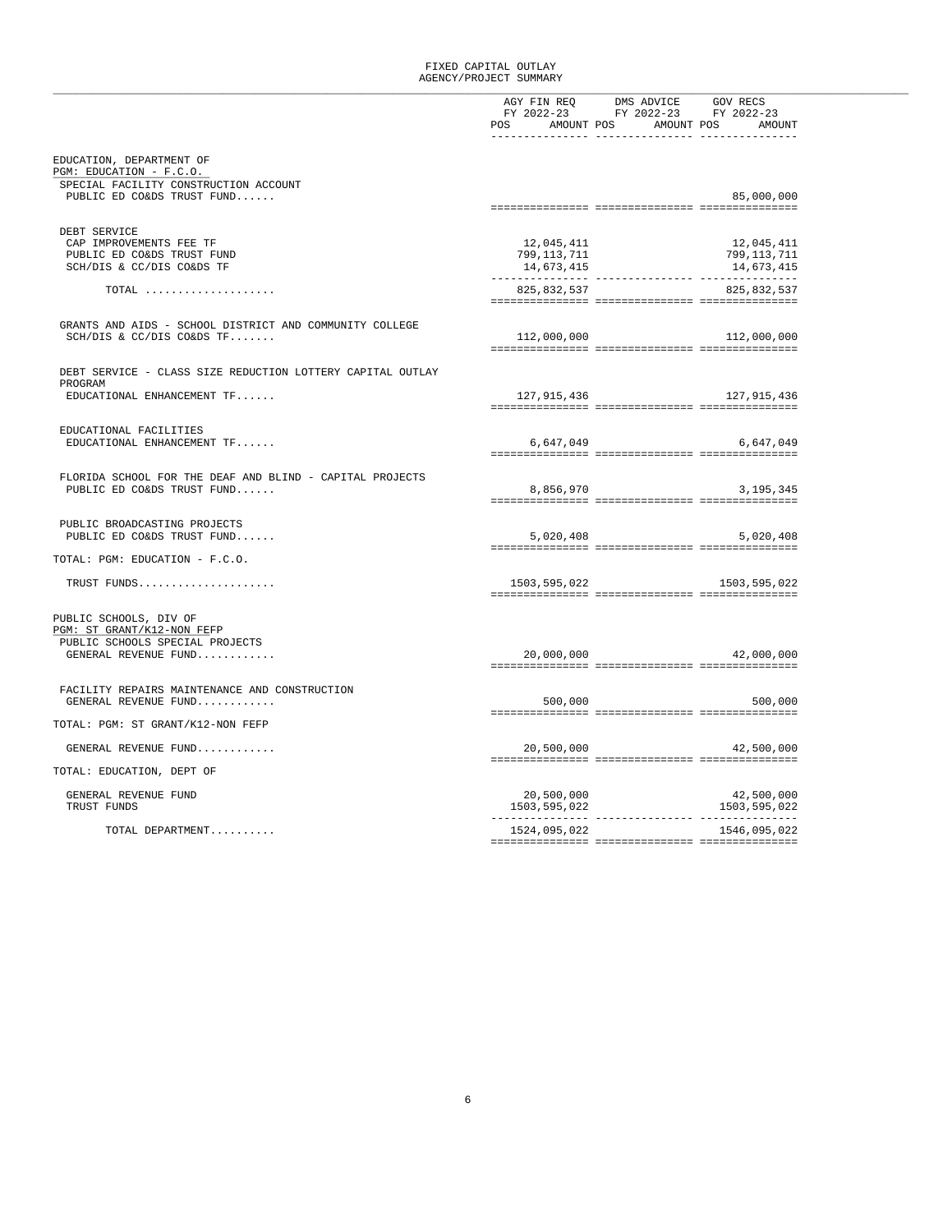|                                                                     |                                  | $\begin{tabular}{llllll} \bf AGY \,\, FIN \,\, REQ &\hspace{0.2cm} DMS \,\, ADVICE &\hspace{0.2cm} GOV \,\, RECS \\ \bf FY & \hspace{0.2cm} 2022-23 &\hspace{0.2cm} FY & \hspace{0.2cm} 2022-23 \\ \end{tabular}$ |                                      |  |
|---------------------------------------------------------------------|----------------------------------|-------------------------------------------------------------------------------------------------------------------------------------------------------------------------------------------------------------------|--------------------------------------|--|
|                                                                     |                                  |                                                                                                                                                                                                                   |                                      |  |
|                                                                     | POS AMOUNT POS AMOUNT POS AMOUNT |                                                                                                                                                                                                                   |                                      |  |
|                                                                     |                                  |                                                                                                                                                                                                                   |                                      |  |
| ENVIRONMENTAL PROTECTION, DEPARTMENT OF<br>PGM: STATE LANDS         |                                  |                                                                                                                                                                                                                   |                                      |  |
| LAND ADMIN AND MGMT                                                 |                                  |                                                                                                                                                                                                                   |                                      |  |
| LAND ACQUISITION, ENVIRONMENTALLY ENDANGERED, UNIQUE/               |                                  |                                                                                                                                                                                                                   |                                      |  |
| IRREPLACEABLE LANDS, STATEWIDE                                      |                                  |                                                                                                                                                                                                                   |                                      |  |
| LAND ACQUISITION TF                                                 |                                  |                                                                                                                                                                                                                   | 75,000,000 75,000,000 75,000,000     |  |
|                                                                     |                                  |                                                                                                                                                                                                                   |                                      |  |
| LAND ACQUISITION-FLORIDA COMMUNITIES TRUST                          |                                  |                                                                                                                                                                                                                   |                                      |  |
| LAND ACQUISITION TF                                                 |                                  |                                                                                                                                                                                                                   | 15,000,000  15,000,000  15,000,000   |  |
|                                                                     |                                  |                                                                                                                                                                                                                   |                                      |  |
| NATIONAL FISH AND WILDLIFE FOUNDATION - DEEPWATER HORIZON OIL       |                                  |                                                                                                                                                                                                                   |                                      |  |
| SPILL                                                               |                                  |                                                                                                                                                                                                                   |                                      |  |
| GRANTS AND DONATIONS TF                                             |                                  |                                                                                                                                                                                                                   | 15,000,000   15,000,000   15,000,000 |  |
|                                                                     |                                  |                                                                                                                                                                                                                   |                                      |  |
| DEBT SERVICE                                                        |                                  |                                                                                                                                                                                                                   |                                      |  |
| LAND ACQUISITION TF                                                 | 102,367,609                      |                                                                                                                                                                                                                   | 102,367,609                          |  |
| TOTAL: LAND ADMIN AND MGMT                                          |                                  |                                                                                                                                                                                                                   |                                      |  |
|                                                                     |                                  |                                                                                                                                                                                                                   |                                      |  |
| TRUST FUNDS                                                         |                                  |                                                                                                                                                                                                                   | 207,367,609 105,000,000 207,367,609  |  |
|                                                                     |                                  |                                                                                                                                                                                                                   |                                      |  |
| PGM: WATER POL/ECO RESTORE                                          |                                  |                                                                                                                                                                                                                   |                                      |  |
| WATER POL/ECOSYSTEMS RESTO                                          |                                  |                                                                                                                                                                                                                   |                                      |  |
| DEBT SERVICE - SAVE OUR EVERGLADES BONDS                            |                                  |                                                                                                                                                                                                                   |                                      |  |
| LAND ACQUISITION TF                                                 | 22,701,056                       |                                                                                                                                                                                                                   | 22,701,056                           |  |
|                                                                     |                                  |                                                                                                                                                                                                                   |                                      |  |
| GRANTS AND AIDS - RED TIDE MANAGEMENT                               |                                  |                                                                                                                                                                                                                   |                                      |  |
| GENERAL REVENUE FUND                                                | 5,000,000                        |                                                                                                                                                                                                                   | 5,000,000                            |  |
|                                                                     |                                  |                                                                                                                                                                                                                   |                                      |  |
| GRANTS AND AIDS - INNOVATIVE TECHNOLOGIES                           |                                  |                                                                                                                                                                                                                   |                                      |  |
| LAND ACQUISITION TF                                                 |                                  | 10,000,000                                                                                                                                                                                                        | 15,000,000                           |  |
|                                                                     |                                  |                                                                                                                                                                                                                   |                                      |  |
| EVERGLADES RESTORATION                                              |                                  |                                                                                                                                                                                                                   |                                      |  |
| LAND ACQUISITION TF                                                 | 352,623,196                      |                                                                                                                                                                                                                   | 352,623,196                          |  |
|                                                                     |                                  |                                                                                                                                                                                                                   |                                      |  |
|                                                                     |                                  |                                                                                                                                                                                                                   |                                      |  |
| NORTHERN EVERGLADES AND ESTUARIES PROTECTION<br>LAND ACQUISITION TF | 73,276,213                       |                                                                                                                                                                                                                   | 73, 276, 213                         |  |
|                                                                     |                                  |                                                                                                                                                                                                                   |                                      |  |
|                                                                     |                                  |                                                                                                                                                                                                                   |                                      |  |
| GRANTS AND AIDS - ALTERNATIVE WATER SUPPLY<br>LAND ACQUISITION TF   | 40,000,000                       |                                                                                                                                                                                                                   | 40,000,000                           |  |
|                                                                     |                                  |                                                                                                                                                                                                                   |                                      |  |
|                                                                     |                                  |                                                                                                                                                                                                                   |                                      |  |
| GRANTS AND AIDS - WATER QUALITY IMPROVEMENTS - EVERGLADES           |                                  |                                                                                                                                                                                                                   |                                      |  |
| RESTORATION<br>LAND ACQUISITION TF                                  | 50,000,000                       |                                                                                                                                                                                                                   | 50,000,000                           |  |
|                                                                     |                                  |                                                                                                                                                                                                                   |                                      |  |
| TOTAL: WATER POL/ECOSYSTEMS RESTO                                   |                                  |                                                                                                                                                                                                                   |                                      |  |
|                                                                     |                                  |                                                                                                                                                                                                                   |                                      |  |
| GENERAL REVENUE FUND<br>TRUST FUNDS                                 | 5,000,000<br>548,600,465         |                                                                                                                                                                                                                   | 5,000,000<br>553,600,465             |  |
|                                                                     |                                  |                                                                                                                                                                                                                   |                                      |  |
| TOTAL BUREAU                                                        | 553,600,465                      |                                                                                                                                                                                                                   | 558,600,465                          |  |
|                                                                     |                                  |                                                                                                                                                                                                                   |                                      |  |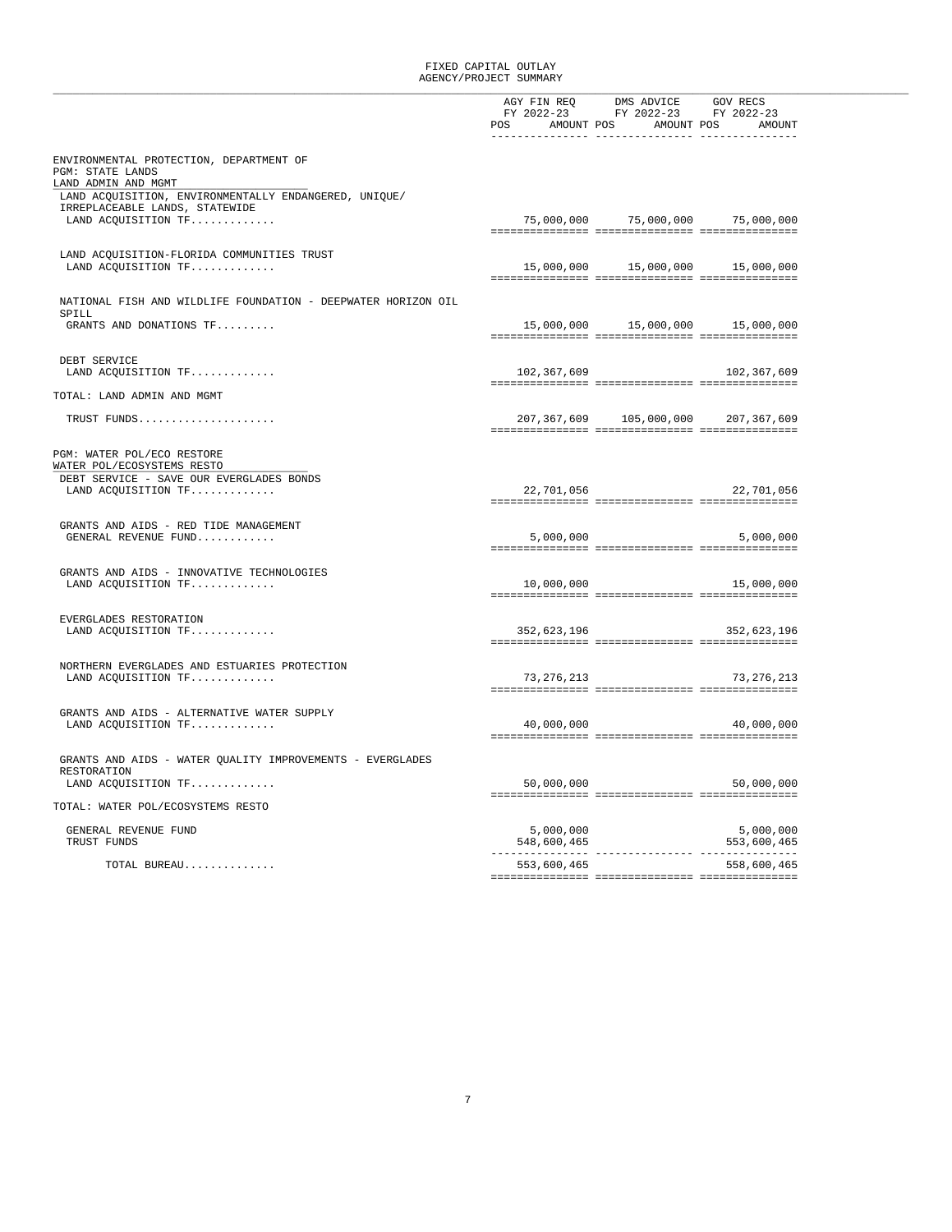|                                                                                                   | POS AMOUNT POS AMOUNT POS AMOUNT                                                                                                                                                                                                                                                                                                                                                                                      | AGY FIN REQ DMS ADVICE GOV RECS<br>FY 2022-23 FY 2022-23 FY 2022-23 |                                      |
|---------------------------------------------------------------------------------------------------|-----------------------------------------------------------------------------------------------------------------------------------------------------------------------------------------------------------------------------------------------------------------------------------------------------------------------------------------------------------------------------------------------------------------------|---------------------------------------------------------------------|--------------------------------------|
|                                                                                                   |                                                                                                                                                                                                                                                                                                                                                                                                                       |                                                                     |                                      |
| ENVIRONMENTAL PROTECTION, DEPARTMENT OF<br>PGM: WATER RESTORATION AST<br>WATER RESTORATION ASSIST |                                                                                                                                                                                                                                                                                                                                                                                                                       |                                                                     |                                      |
| NATURAL RESOURCE DAMAGE RESTORATION - DEEPWATER HORIZON OIL                                       |                                                                                                                                                                                                                                                                                                                                                                                                                       |                                                                     |                                      |
| SPILL<br>COASTAL PROTECTION TF                                                                    |                                                                                                                                                                                                                                                                                                                                                                                                                       |                                                                     | 5,546,506 5,546,506 5,546,506        |
|                                                                                                   |                                                                                                                                                                                                                                                                                                                                                                                                                       |                                                                     |                                      |
| RESTORE ACT - DEEPWATER HORIZON OIL SPILL                                                         |                                                                                                                                                                                                                                                                                                                                                                                                                       |                                                                     |                                      |
| FEDERAL GRANTS TRUST FUND                                                                         |                                                                                                                                                                                                                                                                                                                                                                                                                       |                                                                     | 11,600,000   11,600,000   11,600,000 |
| NATURAL RESOURCE DAMAGE RESTORATION - FINAL RESTORATION -<br>DEEPWATER HORIZON OIL SPILL          |                                                                                                                                                                                                                                                                                                                                                                                                                       |                                                                     |                                      |
| COASTAL PROTECTION TF                                                                             |                                                                                                                                                                                                                                                                                                                                                                                                                       |                                                                     | 500,000 500,000 500,000              |
|                                                                                                   |                                                                                                                                                                                                                                                                                                                                                                                                                       |                                                                     |                                      |
| SPRINGS RESTORATION<br>LAND ACQUISITION TF                                                        | 50,000,000                                                                                                                                                                                                                                                                                                                                                                                                            |                                                                     | 50,000,000 50,000,000                |
|                                                                                                   |                                                                                                                                                                                                                                                                                                                                                                                                                       |                                                                     |                                      |
| HAZARDOUS WASTE CONTAMINATED SITE CLEANUP                                                         |                                                                                                                                                                                                                                                                                                                                                                                                                       |                                                                     |                                      |
| GENERAL REVENUE FUND                                                                              | $\verb c  = \verb c  + \verb c  + \verb c  + \verb c  + \verb c  + \verb c  + \verb c  + \verb c  + \verb c  + \verb c  + \verb c  + \verb c  + \verb c  + \verb c  + \verb c  + \verb c  + \verb c  + \verb c  + \verb c  + \verb c  + \verb c  + \verb c  + \verb c  + \verb c  + \verb c  + \verb c  + \verb c  + \verb c  + \verb c  + \verb c  + \verb c  + \verb c  + \verb c  + \verb c  + \verb c  + \verb c$ |                                                                     | 1,000,000                            |
|                                                                                                   |                                                                                                                                                                                                                                                                                                                                                                                                                       |                                                                     |                                      |
| GRANTS AND AID - NON-POINT SOURCE (NPS) MANAGEMENT PLANNING<br><b>GRANTS</b>                      |                                                                                                                                                                                                                                                                                                                                                                                                                       |                                                                     |                                      |
| FEDERAL GRANTS TRUST FUND<br>LAND ACQUISITION TF                                                  | 5,000,000<br>5,000,000                                                                                                                                                                                                                                                                                                                                                                                                |                                                                     | 5,000,000<br>5,000,000               |
|                                                                                                   |                                                                                                                                                                                                                                                                                                                                                                                                                       |                                                                     |                                      |
| TOTAL                                                                                             | 10,000,000                                                                                                                                                                                                                                                                                                                                                                                                            |                                                                     | 10,000,000                           |
| DRINKING WATER FACILITY CONSTRUCTION - STATE REVOLVING LOAN                                       |                                                                                                                                                                                                                                                                                                                                                                                                                       |                                                                     |                                      |
| GENERAL REVENUE FUND<br>DRINKING WATER REV LOAN TF                                                | 8,942,000<br>124, 187, 979                                                                                                                                                                                                                                                                                                                                                                                            |                                                                     | 8,942,000<br>124,187,979             |
|                                                                                                   |                                                                                                                                                                                                                                                                                                                                                                                                                       |                                                                     |                                      |
| $\texttt{TOTAL}$                                                                                  | 133,129,979                                                                                                                                                                                                                                                                                                                                                                                                           |                                                                     | 133,129,979                          |
| WASTEWATER TREATMENT FACILITY CONSTRUCTION                                                        |                                                                                                                                                                                                                                                                                                                                                                                                                       |                                                                     |                                      |
| GENERAL REVENUE FUND                                                                              | 10,726,600                                                                                                                                                                                                                                                                                                                                                                                                            |                                                                     | 10,726,600                           |
| WASTEWTR/STORMWTR REVOL TF                                                                        | 195,746,466                                                                                                                                                                                                                                                                                                                                                                                                           |                                                                     | 195,746,466                          |
| $\texttt{TOTAL}$                                                                                  | 206,473,066                                                                                                                                                                                                                                                                                                                                                                                                           |                                                                     | 206,473,066                          |
|                                                                                                   |                                                                                                                                                                                                                                                                                                                                                                                                                       |                                                                     |                                      |
| GRANTS AND AIDS - FLORIDA KEYS AREA OF CRITICAL STATE CONCERN<br>LAND ACQUISITION TF              |                                                                                                                                                                                                                                                                                                                                                                                                                       |                                                                     | 20,000,000                           |
|                                                                                                   |                                                                                                                                                                                                                                                                                                                                                                                                                       |                                                                     |                                      |
| SMALL COUNTY WASTEWATER TREATMENT GRANTS                                                          |                                                                                                                                                                                                                                                                                                                                                                                                                       |                                                                     |                                      |
| FEDERAL GRANTS TRUST FUND                                                                         | 11,000,000                                                                                                                                                                                                                                                                                                                                                                                                            |                                                                     | 11,000,000                           |
| GRANTS AND AID - WASTEWATER GRANT PROGRAM                                                         |                                                                                                                                                                                                                                                                                                                                                                                                                       |                                                                     |                                      |
| WATER PROTECT/SUSTAIN TF                                                                          | 125,000,000                                                                                                                                                                                                                                                                                                                                                                                                           |                                                                     | 125,000,000                          |
|                                                                                                   |                                                                                                                                                                                                                                                                                                                                                                                                                       |                                                                     |                                      |
| GRANTS AND AIDS - STATE REVOLVING LOAN PROGRAM ASSISTANCE<br>FEDERAL GRANTS TRUST FUND            | 2,082,000                                                                                                                                                                                                                                                                                                                                                                                                             |                                                                     | 2,082,000                            |
|                                                                                                   |                                                                                                                                                                                                                                                                                                                                                                                                                       |                                                                     |                                      |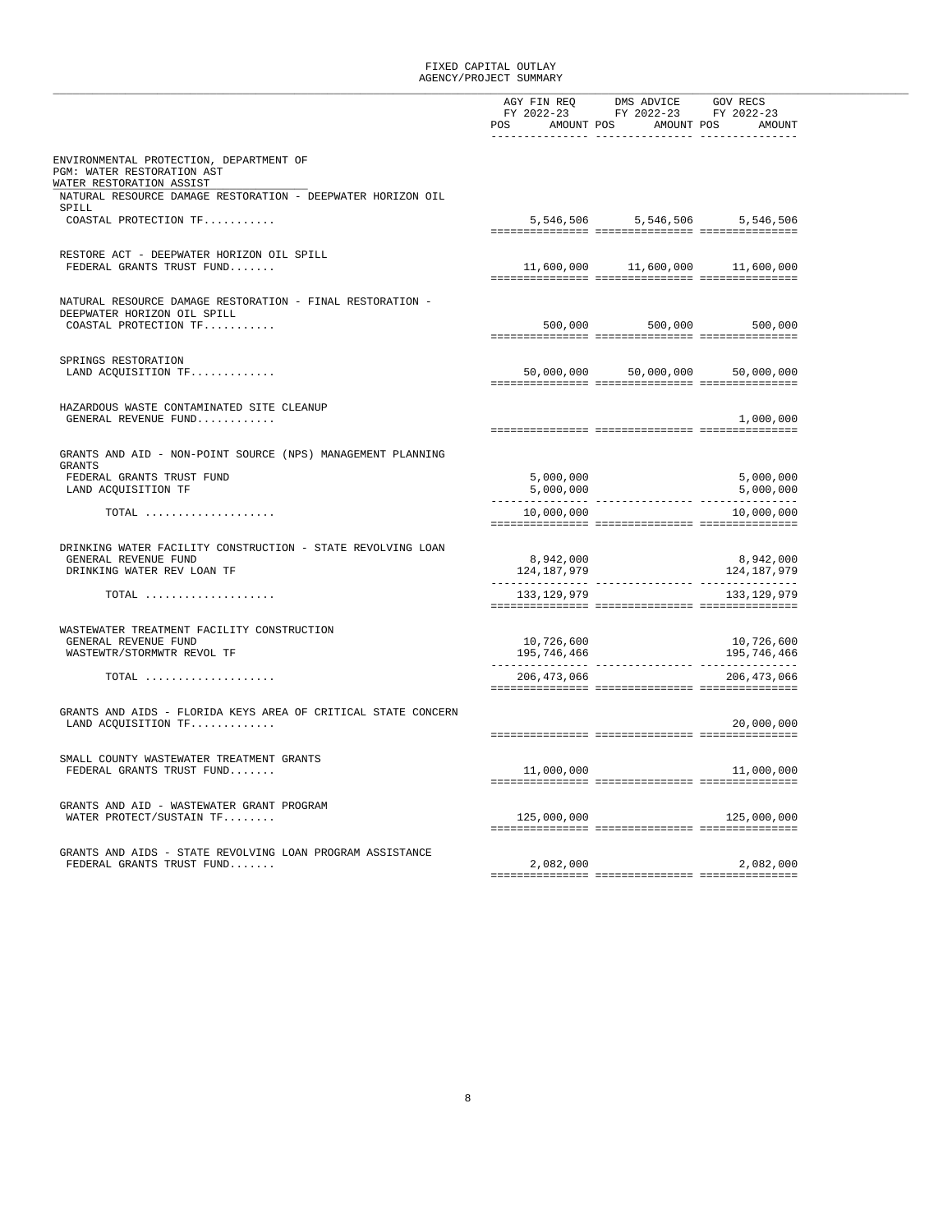|                                                                                                                     |            | AGY FIN REQ DMS ADVICE GOV RECS<br>FY 2022-23 FY 2022-23 FY 2022-23<br>POS AMOUNT POS AMOUNT POS AMOUNT |            |
|---------------------------------------------------------------------------------------------------------------------|------------|---------------------------------------------------------------------------------------------------------|------------|
| ENVIRONMENTAL PROTECTION, DEPARTMENT OF<br>PGM: WATER RESTORATION AST<br>WATER RESTORATION ASSIST                   |            |                                                                                                         |            |
| TOTAL: WATER RESTORATION ASSIST                                                                                     |            |                                                                                                         |            |
| GENERAL REVENUE FUND<br>TRUST FUNDS                                                                                 | 19,668,600 | $535,662,951$ $67,646,506$ $555,662,951$                                                                | 20,668,600 |
| TOTAL BUREAU                                                                                                        |            | 555, 331, 551 67, 646, 506 576, 331, 551                                                                |            |
| PGM: ENVIRON ASSESS/RESTOR<br>WATER SCIENCE/LAB SERVICES<br>TOTAL MAXIMUM DAILY LOADS                               |            |                                                                                                         |            |
| LAND ACQUISITION TF                                                                                                 |            | 50,000,000 50,000,000 50,000,000                                                                        |            |
| PGM: WATER RESOURCE MGT<br>WATER RESOURCE MANAGEMENT<br>GRANTS AND AID - NON-POINT SOURCE (NPS) MANAGEMENT PLANNING |            |                                                                                                         |            |
| <b>GRANTS</b><br>FEDERAL GRANTS TRUST FUND                                                                          | 5,000,000  |                                                                                                         | 5,000,000  |
| PGM: WASTE MANAGEMENT<br>WASTE MANAGEMENT                                                                           |            |                                                                                                         |            |
| DRY CLEANING SOLVENT CONTAMINATED SITE CLEANUP<br>WATER QUALITY ASSURANCE TF                                        |            | 7,000,000 7,000,000 7,000,000                                                                           |            |
| WASTE TIRE ABATEMENT<br>SOLID WASTE MGMT TF                                                                         |            | 500,000 500,000 500,000                                                                                 |            |
| PETROLEUM TANKS CLEANUP<br>INLAND PROTECTION TF                                                                     |            | 125,000,000 125,000,000 125,000,000                                                                     |            |
| HAZARDOUS WASTE CONTAMINATED SITE CLEANUP<br>WATER OUALITY ASSURANCE TF                                             |            | 4,000,000 4,000,000 4,000,000                                                                           |            |
| DEBT SERVICE - INLAND PROTECTION FINANCING CORPORATION<br>INLAND PROTECTION TF                                      | 6,086,882  |                                                                                                         | 6,086,882  |
| SOLID WASTE MANAGEMENT<br>SOLID WASTE MGMT TF                                                                       | 3,000,000  |                                                                                                         | 3,000,000  |
| GRANTS AND AIDS - REEF PROTECTION AND TIRE ABATEMENT<br>SOLID WASTE MGMT TF                                         | 3,000,000  |                                                                                                         | 3,000,000  |
| TOTAL: WASTE MANAGEMENT                                                                                             |            |                                                                                                         |            |
| TRUST FUNDS                                                                                                         |            | 148,586,882 136,500,000 148,586,882                                                                     |            |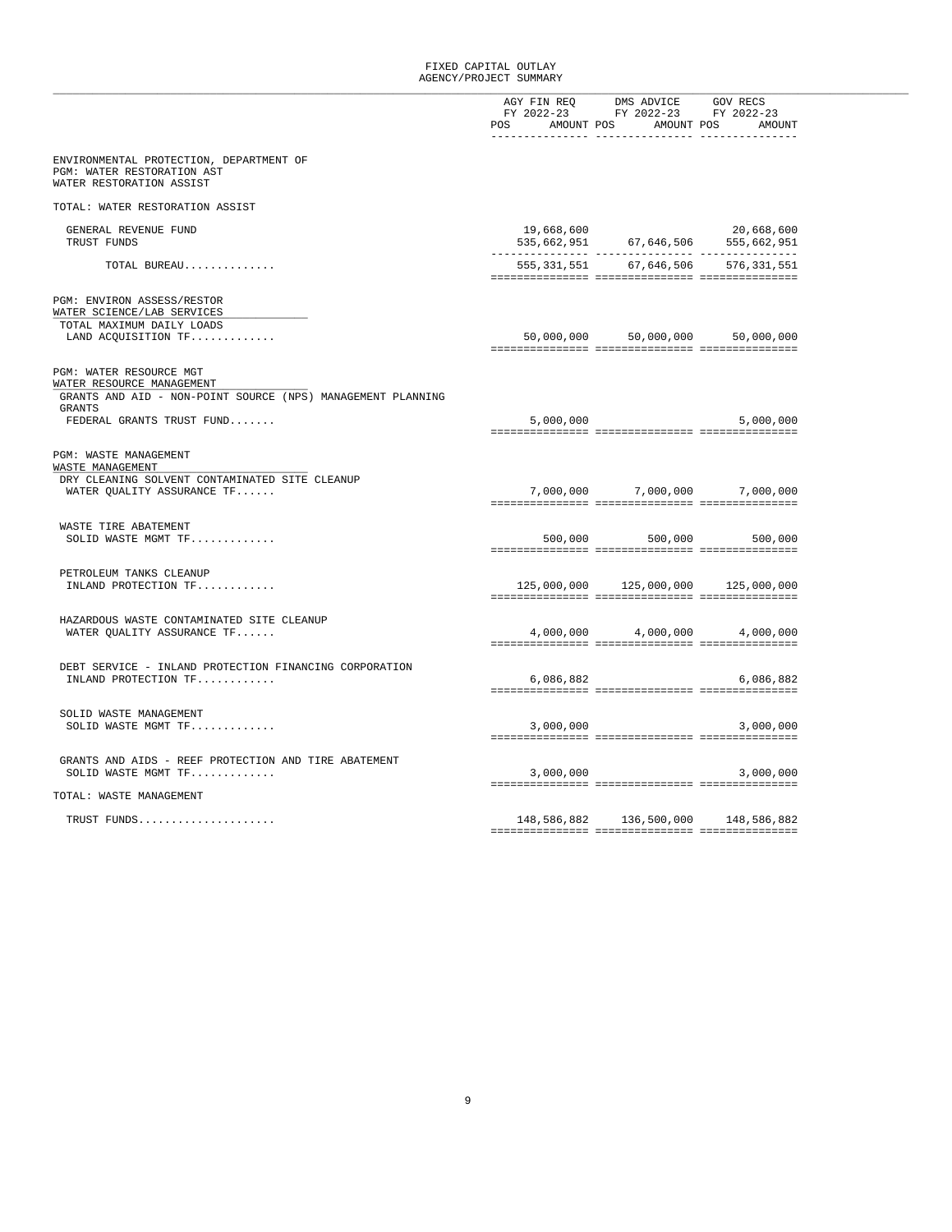|                                                                           |                   | $\begin{tabular}{llll} \bf AGY \hspace{0.1cm}FIN \hspace{0.1cm}REQ \hspace{1.2cm}DMS \hspace{0.1cm}ADVICE \hspace{1.2cm} GOV \hspace{0.1cm}RECS \end{tabular}$<br>FY 2022-23 FY 2022-23 FY 2022-23                        |              |
|---------------------------------------------------------------------------|-------------------|---------------------------------------------------------------------------------------------------------------------------------------------------------------------------------------------------------------------------|--------------|
|                                                                           | POS               | AMOUNT POS AMOUNT POS                                                                                                                                                                                                     | AMOUNT       |
| ENVIRONMENTAL PROTECTION, DEPARTMENT OF<br>PGM: RECREATION & PARKS        |                   |                                                                                                                                                                                                                           |              |
| STATE PARK OPERATIONS<br>STATE PARK FACILITY IMPROVEMENTS                 |                   |                                                                                                                                                                                                                           |              |
| GENERAL REVENUE FUND                                                      |                   |                                                                                                                                                                                                                           |              |
| LAND ACQUISITION TF                                                       |                   | $\begin{array}{lll} 9\, , 160\, , 000 & \qquad & 9\, , 160\, , 000 \\ 45\, , 000\, , 000 & \qquad & 45\, , 000\, , 000 \end{array} \qquad \quad \begin{array}{l} 45\, , 000\, , 000 \\ 45\, , 000\, , 000 \\ \end{array}$ |              |
| $\texttt{TOTAL}$                                                          |                   | 54,160,000 54,160,000                                                                                                                                                                                                     | 45,000,000   |
|                                                                           |                   |                                                                                                                                                                                                                           |              |
| BILLY JOE RISH STATE PARK                                                 |                   |                                                                                                                                                                                                                           |              |
| LAND ACOUISITION TF                                                       |                   |                                                                                                                                                                                                                           | 6,700,000    |
| GRANTS AND DONATIONS SPENDING AUTHORITY                                   |                   |                                                                                                                                                                                                                           |              |
| GRANTS AND DONATIONS TF                                                   |                   | 8,000,000 8,000,000 8,000,000                                                                                                                                                                                             |              |
|                                                                           |                   |                                                                                                                                                                                                                           |              |
| FEDERAL LAND AND WATER CONSERVATION FUND GRANTS                           |                   |                                                                                                                                                                                                                           |              |
| FEDERAL GRANTS TRUST FUND                                                 | 13,500,000        |                                                                                                                                                                                                                           | 13,500,000   |
| FLORIDA RECREATION DEVELOPMENT ASSISTANCE GRANTS                          |                   |                                                                                                                                                                                                                           |              |
| LAND ACQUISITION TF                                                       |                   | 10,000,000                                                                                                                                                                                                                | 10,000,000   |
|                                                                           |                   |                                                                                                                                                                                                                           |              |
| NATIONAL RECREATIONAL TRAIL GRANTS                                        |                   |                                                                                                                                                                                                                           |              |
| FEDERAL GRANTS TRUST FUND                                                 | 2,600,000         |                                                                                                                                                                                                                           | 2,600,000    |
| TOTAL: STATE PARK OPERATIONS                                              |                   |                                                                                                                                                                                                                           |              |
| GENERAL REVENUE FUND                                                      |                   |                                                                                                                                                                                                                           |              |
| TRUST FUNDS                                                               | --------------- - | $\begin{array}{lll} 9\, , 160\, , 000 \qquad & 9\, , 160\, , 000 \qquad & \\ 79\, , 100\, , 000 \qquad & 53\, , 000\, , 000 \qquad & 85\, , 800\, , 000 \end{array}$<br>. _ _ _ _ _ _ _ _ _ _ _ _ _ _ _ _ _               | . <u>.</u> . |
| TOTAL BUREAU                                                              |                   | 88,260,000 62,160,000                                                                                                                                                                                                     | 85,800,000   |
|                                                                           |                   |                                                                                                                                                                                                                           |              |
| COASTAL/AQUATIC MGD AREAS                                                 |                   |                                                                                                                                                                                                                           |              |
| MAINTENANCE, REPAIRS AND CONSTRUCTION - STATEWIDE<br>GENERAL REVENUE FUND |                   |                                                                                                                                                                                                                           |              |
| LAND ACQUISITION TF                                                       |                   | $1,556,000$<br>$2,000,000$<br>$2,000,000$<br>$2,000,000$<br>$2,000,000$                                                                                                                                                   |              |
| TOTAL                                                                     | 3,556,000         | 3,556,000                                                                                                                                                                                                                 | 2,000,000    |
|                                                                           |                   |                                                                                                                                                                                                                           |              |
| FLORIDA COASTAL ZONE MANAGEMENT PROGRAM                                   |                   |                                                                                                                                                                                                                           |              |
| FEDERAL GRANTS TRUST FUND                                                 |                   | 1,285,161 1,285,161                                                                                                                                                                                                       |              |
| GRANTS AND AIDS - FLORIDA RESILIENT COASTLINES                            |                   |                                                                                                                                                                                                                           |              |
| RESILIENT FLORIDA TF                                                      |                   | 10,000,000                                                                                                                                                                                                                | 10,000,000   |
|                                                                           |                   |                                                                                                                                                                                                                           |              |
| FLOODING AND SEA LEVEL RISE RESILIENCE PLAN - STATEWIDE                   |                   |                                                                                                                                                                                                                           |              |
| RESILIENT FLORIDA TF                                                      | 100,000,000       |                                                                                                                                                                                                                           |              |
|                                                                           |                   |                                                                                                                                                                                                                           |              |
| RESILIENT FLORIDA PLANNING GRANTS<br>RESILIENT FLORIDA TF                 | 20,000,000        |                                                                                                                                                                                                                           | 20,000,000   |
|                                                                           |                   |                                                                                                                                                                                                                           |              |
| CLEAN MARINA                                                              |                   |                                                                                                                                                                                                                           |              |
| FEDERAL GRANTS TRUST FUND                                                 | 500,000           |                                                                                                                                                                                                                           | 500,000      |
|                                                                           |                   |                                                                                                                                                                                                                           |              |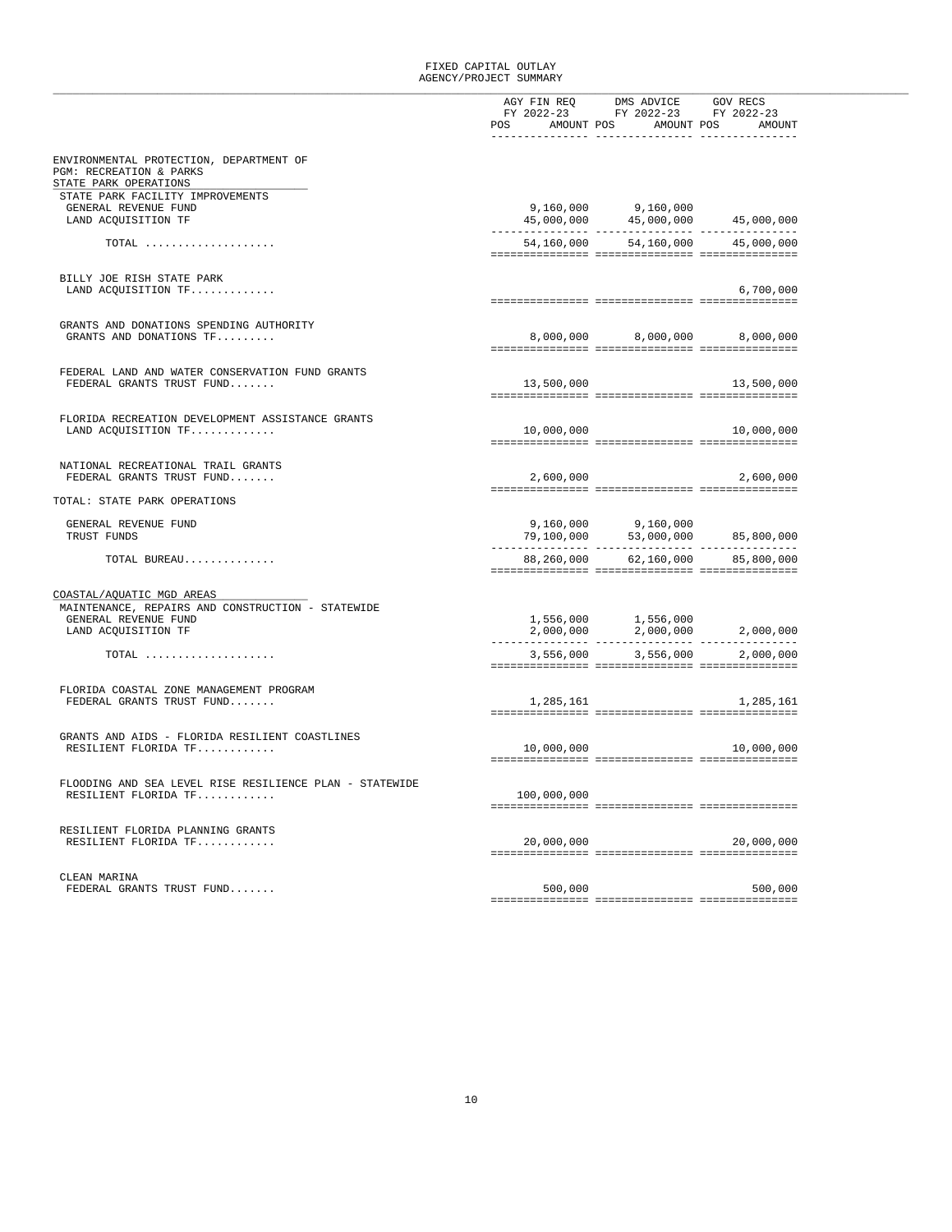|                                                                                                     |                           | AGY FIN REQ DMS ADVICE GOV RECS<br>FY 2022-23 FY 2022-23 FY 2022-23 |                                                                                                                                                                                                            |
|-----------------------------------------------------------------------------------------------------|---------------------------|---------------------------------------------------------------------|------------------------------------------------------------------------------------------------------------------------------------------------------------------------------------------------------------|
|                                                                                                     | POS AMOUNT POS AMOUNT POS |                                                                     | AMOUNT                                                                                                                                                                                                     |
|                                                                                                     |                           |                                                                     |                                                                                                                                                                                                            |
| ENVIRONMENTAL PROTECTION, DEPARTMENT OF<br>PGM: RECREATION & PARKS                                  |                           |                                                                     |                                                                                                                                                                                                            |
| COASTAL/AQUATIC MGD AREAS                                                                           |                           |                                                                     |                                                                                                                                                                                                            |
| BEACH PROJECTS - STATEWIDE                                                                          |                           |                                                                     |                                                                                                                                                                                                            |
| LAND ACQUISITION TF                                                                                 | 50,000,000                |                                                                     | 50,000,000                                                                                                                                                                                                 |
|                                                                                                     |                           |                                                                     |                                                                                                                                                                                                            |
| GRANTS AND AID - WATER QUALITY IMPROVEMENTS - BISCAYNE BAY<br>GENERAL REVENUE FUND                  |                           |                                                                     | 20,000,000                                                                                                                                                                                                 |
|                                                                                                     |                           |                                                                     |                                                                                                                                                                                                            |
| TOTAL: COASTAL/AQUATIC MGD AREAS                                                                    |                           |                                                                     |                                                                                                                                                                                                            |
|                                                                                                     |                           |                                                                     |                                                                                                                                                                                                            |
| GENERAL REVENUE FUND                                                                                |                           |                                                                     | $\begin{array}{cccc} 1\, , 556 \, , 000 & \qquad & 1\, , 556 \, , 000 & \qquad & 20 \, , 000 \, , 000 \\ 183 \, , 785 \, , 161 & \qquad & 2 \, , 000 \, , 000 & \qquad & 83 \, , 785 \, , 161 \end{array}$ |
| TRUST FUNDS                                                                                         | --------------- -         | ----------- -                                                       | ------------                                                                                                                                                                                               |
| TOTAL BUREAU                                                                                        |                           |                                                                     | 185, 341, 161 3, 556, 000 103, 785, 161                                                                                                                                                                    |
|                                                                                                     |                           |                                                                     |                                                                                                                                                                                                            |
| PGM: AIR RESOURCES MGMT<br>AIR RESOURCES MANAGEMENT                                                 |                           |                                                                     |                                                                                                                                                                                                            |
| VOLKSWAGEN SETTLEMENT                                                                               |                           |                                                                     |                                                                                                                                                                                                            |
| GRANTS AND DONATIONS TF                                                                             |                           | 53,000,000 53,000,000 53,000,000                                    |                                                                                                                                                                                                            |
| TOTAL: ENVIR PROTECTION, DEPT OF                                                                    |                           |                                                                     |                                                                                                                                                                                                            |
|                                                                                                     |                           |                                                                     |                                                                                                                                                                                                            |
| GENERAL REVENUE FUND                                                                                |                           | 35,384,600 10,716,000 45,668,600                                    |                                                                                                                                                                                                            |
| TRUST FUNDS                                                                                         | 1811,103,068              |                                                                     | 467,146,506 1742,803,068                                                                                                                                                                                   |
| TOTAL DEPARTMENT                                                                                    | 1846,487,668              |                                                                     | 477,862,506 1788,471,668                                                                                                                                                                                   |
|                                                                                                     |                           |                                                                     |                                                                                                                                                                                                            |
| FINANCIAL SERVICES, DEPARTMENT OF<br>PROGRAM: FIRE MARSHAL<br>PROF TRAINING & STANDARDS             |                           |                                                                     |                                                                                                                                                                                                            |
| STATE FIRE COLLEGE-BUILDING REPAIR AND MAINTENANCE                                                  |                           |                                                                     |                                                                                                                                                                                                            |
| INSURANCE REG TF                                                                                    |                           | 2,445,055 2,445,055                                                 |                                                                                                                                                                                                            |
|                                                                                                     |                           |                                                                     |                                                                                                                                                                                                            |
| FISH AND WILDLIFE CONSERVATION COMMISSION<br>PGM: EXEC DIR & ADM SVCS<br>OFF/EXEC DIR/ADMIN SUPPORT |                           |                                                                     |                                                                                                                                                                                                            |
| FACILITIES REPAIRS AND MAINTENANCE                                                                  |                           |                                                                     |                                                                                                                                                                                                            |
| GENERAL REVENUE FUND                                                                                |                           | 278,000 278,000                                                     |                                                                                                                                                                                                            |
| <b>PGM: LAW ENFORCEMENT</b>                                                                         |                           |                                                                     |                                                                                                                                                                                                            |
| FISH/WILDLIFE/BOAT ENFRCMT<br>DERELICT VESSEL REMOVAL PROGRAM                                       |                           |                                                                     |                                                                                                                                                                                                            |
| MARINE RESOURCES CONSV TF                                                                           |                           |                                                                     | 500,468 500,468 500,468                                                                                                                                                                                    |
|                                                                                                     |                           |                                                                     |                                                                                                                                                                                                            |
| FACILITIES REPAIRS AND MAINTENANCE                                                                  |                           |                                                                     |                                                                                                                                                                                                            |
| GENERAL REVENUE FUND                                                                                |                           | 18,500 18,500                                                       |                                                                                                                                                                                                            |
|                                                                                                     |                           |                                                                     |                                                                                                                                                                                                            |
|                                                                                                     |                           |                                                                     |                                                                                                                                                                                                            |
| BOATING INFRASTRUCTURE                                                                              |                           |                                                                     |                                                                                                                                                                                                            |
| FEDERAL GRANTS TRUST FUND                                                                           |                           | 5,200,000 5,200,000                                                 | 5,200,000                                                                                                                                                                                                  |
|                                                                                                     |                           |                                                                     |                                                                                                                                                                                                            |
| FACILITY CONSTRUCTION AND REPAIR                                                                    |                           |                                                                     |                                                                                                                                                                                                            |
| GENERAL REVENUE FUND                                                                                | 117,000                   | 117,000                                                             |                                                                                                                                                                                                            |
|                                                                                                     |                           |                                                                     |                                                                                                                                                                                                            |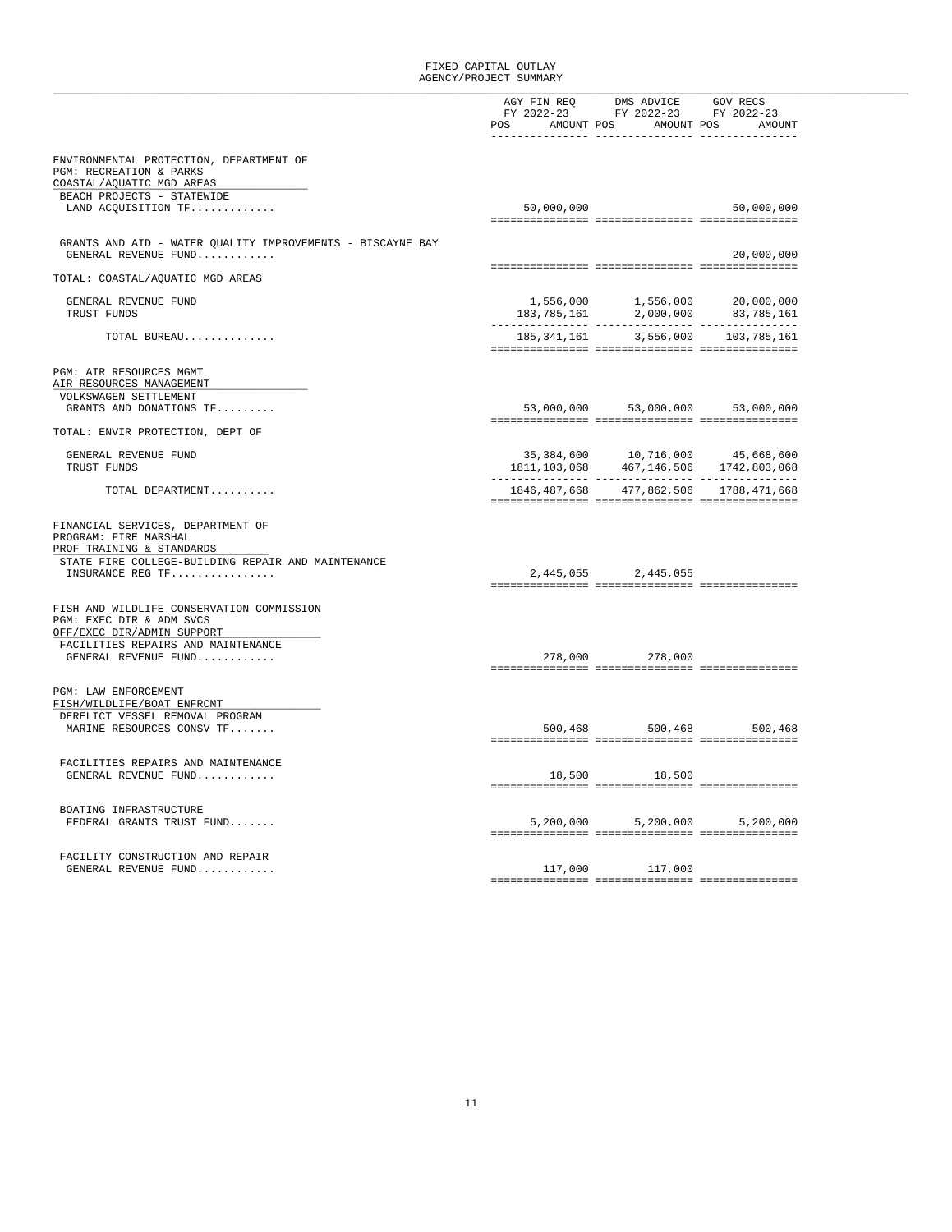|                                                               |                                  | $\begin{tabular}{lllllllll} \bf AGY & \bf FIN & \bf REQ & \bf DMS & \bf ADVICE & \bf GOV & \bf RECS \\ \bf FY & \tt 2022-23 & \tt FY & \tt 2022-23 & \tt FY & \tt 2022-23 \\ \end{tabular}$ |                                                                                                                                           |
|---------------------------------------------------------------|----------------------------------|---------------------------------------------------------------------------------------------------------------------------------------------------------------------------------------------|-------------------------------------------------------------------------------------------------------------------------------------------|
|                                                               |                                  |                                                                                                                                                                                             |                                                                                                                                           |
|                                                               | POS AMOUNT POS AMOUNT POS AMOUNT |                                                                                                                                                                                             |                                                                                                                                           |
|                                                               |                                  |                                                                                                                                                                                             |                                                                                                                                           |
| FISH AND WILDLIFE CONSERVATION COMMISSION                     |                                  |                                                                                                                                                                                             |                                                                                                                                           |
| PGM: LAW ENFORCEMENT                                          |                                  |                                                                                                                                                                                             |                                                                                                                                           |
| FISH/WILDLIFE/BOAT ENFRCMT                                    |                                  |                                                                                                                                                                                             |                                                                                                                                           |
| DERELICT VESSEL REMOVAL PROGRAM                               |                                  |                                                                                                                                                                                             |                                                                                                                                           |
| MARINE RESOURCES CONSV TF                                     | 1,501,405                        |                                                                                                                                                                                             | 1,501,405                                                                                                                                 |
|                                                               |                                  |                                                                                                                                                                                             |                                                                                                                                           |
| GRANTS AND AIDS - MARINE FISHERIES DISASTER RECOVERY GRANT    |                                  |                                                                                                                                                                                             |                                                                                                                                           |
| PROGRAM                                                       |                                  |                                                                                                                                                                                             |                                                                                                                                           |
| FEDERAL GRANTS TRUST FUND                                     | 2,500,000                        |                                                                                                                                                                                             | 2,500,000                                                                                                                                 |
|                                                               |                                  |                                                                                                                                                                                             |                                                                                                                                           |
|                                                               |                                  |                                                                                                                                                                                             |                                                                                                                                           |
| FLORIDA BOATING IMPROVEMENT PROGRAM                           |                                  |                                                                                                                                                                                             |                                                                                                                                           |
| MARINE RESOURCES CONSV TF                                     | 793,704                          |                                                                                                                                                                                             | 793,704                                                                                                                                   |
| STATE GAME TRUST FUND                                         | 1,250,000<br>-----------         |                                                                                                                                                                                             | 1,250,000                                                                                                                                 |
| TOTAL $\ldots \ldots \ldots \ldots \ldots \ldots$             | 2,043,704                        |                                                                                                                                                                                             | 2,043,704                                                                                                                                 |
|                                                               |                                  |                                                                                                                                                                                             |                                                                                                                                           |
|                                                               |                                  |                                                                                                                                                                                             |                                                                                                                                           |
| GRANTS AND AIDS - FINAL NATURAL RESOURCE DAMAGE RESTORATION - |                                  |                                                                                                                                                                                             |                                                                                                                                           |
| DEEPWATER HORIZON OIL SPILL - FIXED CAPITAL OUTLAY            |                                  |                                                                                                                                                                                             |                                                                                                                                           |
| GRANTS AND DONATIONS TF                                       | 1,148,210                        |                                                                                                                                                                                             | 1,148,210                                                                                                                                 |
| TOTAL: FISH/WILDLIFE/BOAT ENFRCMT                             |                                  |                                                                                                                                                                                             |                                                                                                                                           |
|                                                               |                                  |                                                                                                                                                                                             |                                                                                                                                           |
| GENERAL REVENUE FUND                                          |                                  |                                                                                                                                                                                             |                                                                                                                                           |
| TRUST FUNDS                                                   |                                  |                                                                                                                                                                                             | $\begin{array}{ccc} 135,500 & \hspace*{1.5cm} 135,500 \\ 12,893,787 & \hspace*{1.5cm} 5,700,468 & \hspace*{1.5cm} 12,893,787 \end{array}$ |
|                                                               |                                  | ---------------                                                                                                                                                                             |                                                                                                                                           |
| TOTAL BUREAU                                                  |                                  | 13,029,287 5,835,968 12,893,787                                                                                                                                                             |                                                                                                                                           |
|                                                               |                                  |                                                                                                                                                                                             |                                                                                                                                           |
| PGM: HABITAT/SPECIES CONSR                                    |                                  |                                                                                                                                                                                             |                                                                                                                                           |
| HABITAT/SPECIES CONSERVATN                                    |                                  |                                                                                                                                                                                             |                                                                                                                                           |
| MAINTENANCE, REPAIRS AND CONSTRUCTION - STATEWIDE             |                                  |                                                                                                                                                                                             |                                                                                                                                           |
| GENERAL REVENUE FUND                                          |                                  | 1,700,000 1,700,000                                                                                                                                                                         |                                                                                                                                           |
|                                                               |                                  |                                                                                                                                                                                             |                                                                                                                                           |
|                                                               |                                  |                                                                                                                                                                                             |                                                                                                                                           |
| PGM: FRESHWATER FISH<br>FRESHWATER FISHERIES MGT              |                                  |                                                                                                                                                                                             |                                                                                                                                           |
| FISHING PIER ACCESS REPLACEMENT AND RENOVATION PROGRAM        |                                  |                                                                                                                                                                                             |                                                                                                                                           |
| GENERAL REVENUE FUND                                          | 500,000                          | 500,000                                                                                                                                                                                     |                                                                                                                                           |
|                                                               |                                  |                                                                                                                                                                                             |                                                                                                                                           |
|                                                               |                                  |                                                                                                                                                                                             |                                                                                                                                           |
| BLACKWATER FISHERIES RESEARCH AND DEVELOPMENT CENTER          |                                  |                                                                                                                                                                                             |                                                                                                                                           |
| RENOVATION                                                    |                                  |                                                                                                                                                                                             |                                                                                                                                           |
| FEDERAL GRANTS TRUST FUND                                     | 1,490,000                        | 1,490,000                                                                                                                                                                                   | 1,490,000                                                                                                                                 |
| TOTAL: FRESHWATER FISHERIES MGT                               |                                  |                                                                                                                                                                                             |                                                                                                                                           |
|                                                               |                                  |                                                                                                                                                                                             |                                                                                                                                           |
| GENERAL REVENUE FUND                                          | 500,000                          | 500,000                                                                                                                                                                                     |                                                                                                                                           |
| TRUST FUNDS                                                   |                                  | $1,490,000$ $1,490,000$                                                                                                                                                                     | 1,490,000                                                                                                                                 |
|                                                               | ----------------                 | ------------                                                                                                                                                                                | -----------                                                                                                                               |
| TOTAL BUREAU                                                  |                                  |                                                                                                                                                                                             | $1,990,000$ $1,990,000$ $1,490,000$                                                                                                       |
|                                                               |                                  |                                                                                                                                                                                             |                                                                                                                                           |
| <b>PGM: MARINE FISHERIES</b>                                  |                                  |                                                                                                                                                                                             |                                                                                                                                           |
| MARINE FISHERIES MGT                                          |                                  |                                                                                                                                                                                             |                                                                                                                                           |
| ARTIFICIAL FISHING REEF CONSTRUCTION PROGRAM                  |                                  |                                                                                                                                                                                             |                                                                                                                                           |
| FEDERAL GRANTS TRUST FUND                                     | 300,000                          |                                                                                                                                                                                             | 300,000                                                                                                                                   |
| MARINE RESOURCES CONSV TF                                     | 300,000                          |                                                                                                                                                                                             | 300,000                                                                                                                                   |
|                                                               |                                  |                                                                                                                                                                                             |                                                                                                                                           |
| $\texttt{TOTAL}$                                              | 600,000                          |                                                                                                                                                                                             | 600,000                                                                                                                                   |
|                                                               |                                  |                                                                                                                                                                                             |                                                                                                                                           |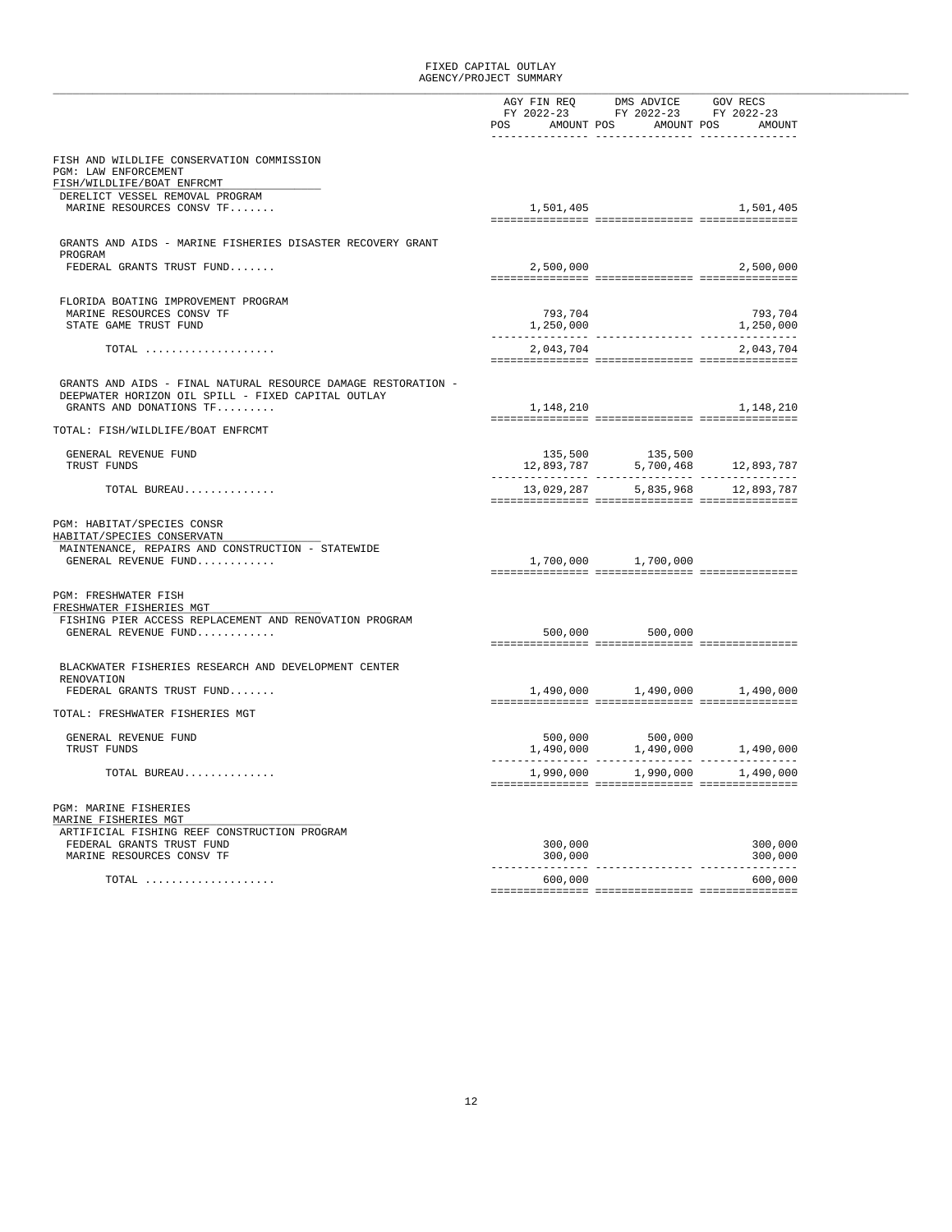|                                                                    |                           | AGY FIN REQ DMS ADVICE GOV RECS<br>FY 2022-23 FY 2022-23 FY 2022-23 |                                                                                                                                                                                                            |  |
|--------------------------------------------------------------------|---------------------------|---------------------------------------------------------------------|------------------------------------------------------------------------------------------------------------------------------------------------------------------------------------------------------------|--|
|                                                                    |                           |                                                                     |                                                                                                                                                                                                            |  |
|                                                                    | POS AMOUNT POS AMOUNT POS |                                                                     | AMOUNT                                                                                                                                                                                                     |  |
|                                                                    |                           |                                                                     |                                                                                                                                                                                                            |  |
| FISH AND WILDLIFE CONSERVATION COMMISSION<br>PGM: MARINE FISHERIES |                           |                                                                     |                                                                                                                                                                                                            |  |
| MARINE FISHERIES MGT                                               |                           |                                                                     |                                                                                                                                                                                                            |  |
| GRANTS AND AIDS - FINAL NATURAL RESOURCE DAMAGE RESTORATION -      |                           |                                                                     |                                                                                                                                                                                                            |  |
| DEEPWATER HORIZON OIL SPILL - FIXED CAPITAL OUTLAY                 |                           |                                                                     |                                                                                                                                                                                                            |  |
| GRANTS AND DONATIONS TF                                            | 2,400,000                 |                                                                     | 2,400,000                                                                                                                                                                                                  |  |
| TOTAL: MARINE FISHERIES MGT                                        |                           |                                                                     |                                                                                                                                                                                                            |  |
|                                                                    |                           |                                                                     |                                                                                                                                                                                                            |  |
| TRUST FUNDS                                                        | 3,000,000                 |                                                                     | 3,000,000                                                                                                                                                                                                  |  |
|                                                                    |                           |                                                                     |                                                                                                                                                                                                            |  |
| PGM: RESEARCH                                                      |                           |                                                                     |                                                                                                                                                                                                            |  |
| FISH/WILDLIFE RESRCH INST                                          |                           |                                                                     |                                                                                                                                                                                                            |  |
| FACILITIES REPAIRS AND MAINTENANCE                                 |                           |                                                                     |                                                                                                                                                                                                            |  |
| GENERAL REVENUE FUND                                               |                           |                                                                     |                                                                                                                                                                                                            |  |
| STATE GAME TRUST FUND                                              |                           | 587,500<br>743,000 587,500<br>----                                  |                                                                                                                                                                                                            |  |
| TOTAL                                                              |                           | 1,330,500 1,330,500                                                 |                                                                                                                                                                                                            |  |
|                                                                    |                           |                                                                     |                                                                                                                                                                                                            |  |
|                                                                    |                           |                                                                     |                                                                                                                                                                                                            |  |
| MAINTENANCE, REPAIRS AND CONSTRUCTION - STATEWIDE                  |                           |                                                                     |                                                                                                                                                                                                            |  |
| GENERAL REVENUE FUND                                               |                           | 691,000 691,000                                                     |                                                                                                                                                                                                            |  |
|                                                                    |                           |                                                                     |                                                                                                                                                                                                            |  |
| FISH AND WILDLIFE RESEARCH INSTITUTE FACILITY REPAIRS              |                           |                                                                     |                                                                                                                                                                                                            |  |
| GENERAL REVENUE FUND                                               |                           | 2,041,031 2,041,031                                                 |                                                                                                                                                                                                            |  |
|                                                                    |                           |                                                                     |                                                                                                                                                                                                            |  |
| MANATEE ACUTE CARE NETWORK EXPANSION                               |                           |                                                                     |                                                                                                                                                                                                            |  |
| GENERAL REVENUE FUND                                               | 2,910,000                 |                                                                     | 2,910,000                                                                                                                                                                                                  |  |
|                                                                    |                           |                                                                     |                                                                                                                                                                                                            |  |
| TOTAL: FISH/WILDLIFE RESRCH INST                                   |                           |                                                                     |                                                                                                                                                                                                            |  |
| GENERAL REVENUE FUND                                               |                           |                                                                     | 2,910,000                                                                                                                                                                                                  |  |
| TRUST FUNDS                                                        |                           | 6, 229, 531<br>743, 000<br>743, 000<br>743, 000<br>743,000          |                                                                                                                                                                                                            |  |
|                                                                    |                           |                                                                     |                                                                                                                                                                                                            |  |
| TOTAL BUREAU                                                       |                           | 6,972,531 4,062,531                                                 | 2,910,000                                                                                                                                                                                                  |  |
| TOTAL: FISH/WILDLIFE CONSERV COMM                                  |                           |                                                                     |                                                                                                                                                                                                            |  |
|                                                                    |                           |                                                                     |                                                                                                                                                                                                            |  |
| GENERAL REVENUE FUND                                               |                           |                                                                     | $\begin{array}{cccc} 8\,, 843\,, 031 & \phantom{00} & 5\,, 933\,, 031 & \phantom{00} & 2\,, 910\,, 000 \\ 18\,, 126\,, 787 & \phantom{00} & 7\,, 933\,, 468 & \phantom{00} & 17\,, 383\,, 787 \end{array}$ |  |
| TRUST FUNDS                                                        |                           |                                                                     |                                                                                                                                                                                                            |  |
| TOTAL DEPARTMENT                                                   |                           | 26,969,818 13,866,499                                               | 20,293,787                                                                                                                                                                                                 |  |
|                                                                    |                           |                                                                     |                                                                                                                                                                                                            |  |
|                                                                    |                           |                                                                     |                                                                                                                                                                                                            |  |
| GOVERNOR, EXECUTIVE OFFICE OF THE                                  |                           |                                                                     |                                                                                                                                                                                                            |  |
| PGM: EMERGENCY MANAGEMENT<br>EMERG PREV/PREP/RESPONSE              |                           |                                                                     |                                                                                                                                                                                                            |  |
| EMERGENCY MANAGEMENT CRITICAL FACILITY NEEDS                       |                           |                                                                     |                                                                                                                                                                                                            |  |
| GENERAL REVENUE FUND                                               | 75,000,000                |                                                                     |                                                                                                                                                                                                            |  |
| GRANTS AND DONATIONS TF                                            | 3,000,000                 |                                                                     | 3,000,000                                                                                                                                                                                                  |  |
|                                                                    |                           | ----------- ------------- -----------<br>2000.000. 2                |                                                                                                                                                                                                            |  |
| $\texttt{TOTAL}$                                                   | 78,000,000                |                                                                     | 3,000,000                                                                                                                                                                                                  |  |
| TOTAL: EMERG PREV/PREP/RESPONSE                                    |                           |                                                                     |                                                                                                                                                                                                            |  |
|                                                                    |                           |                                                                     |                                                                                                                                                                                                            |  |
| GENERAL REVENUE FUND                                               | 75,000,000                |                                                                     |                                                                                                                                                                                                            |  |
| TRUST FUNDS                                                        | 3,000,000                 |                                                                     | 3,000,000                                                                                                                                                                                                  |  |
|                                                                    |                           |                                                                     |                                                                                                                                                                                                            |  |
| TOTAL BUREAU                                                       | 78,000,000                |                                                                     | 3,000,000                                                                                                                                                                                                  |  |
|                                                                    |                           |                                                                     |                                                                                                                                                                                                            |  |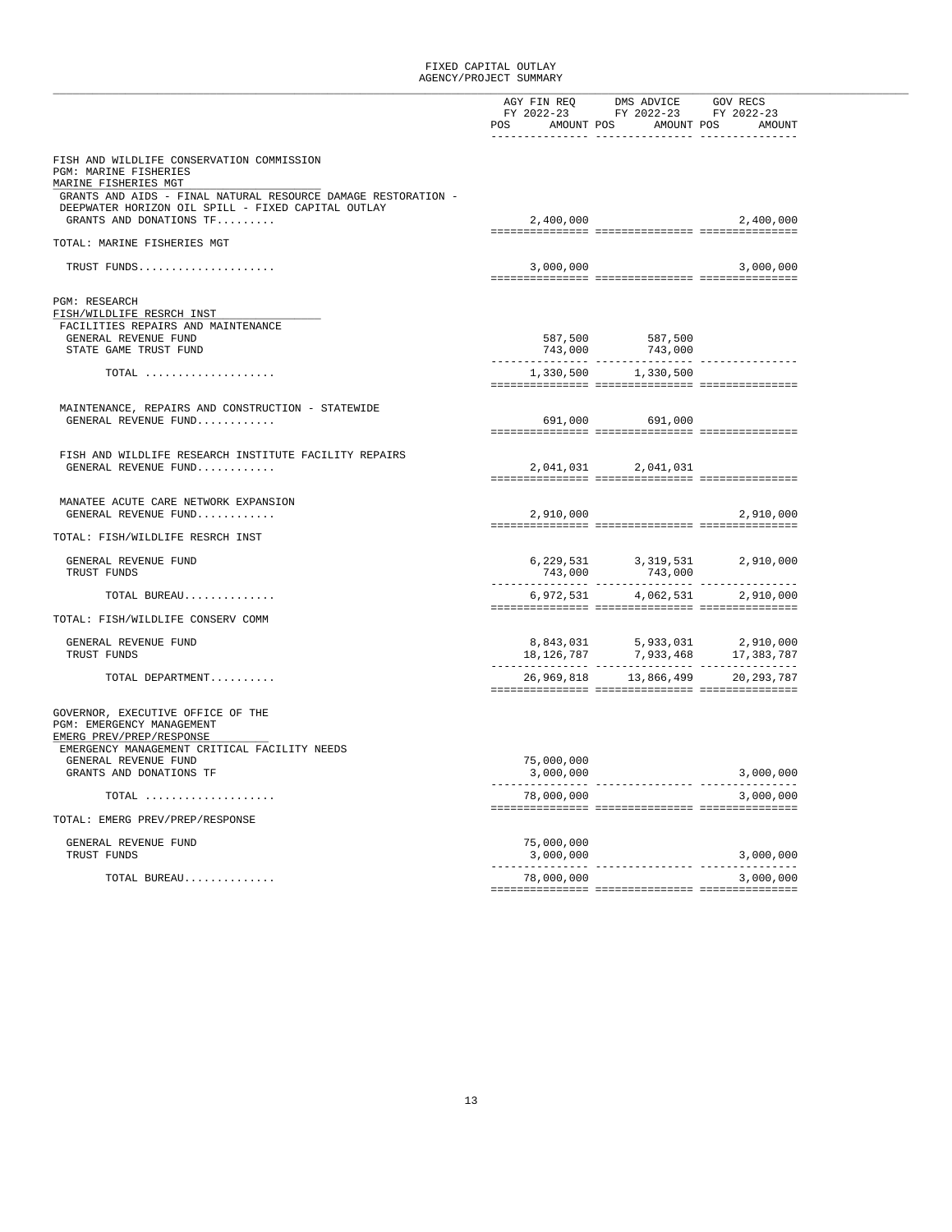|                                                                                                          | FY 2022-23<br>POS | AGY FIN REQ DMS ADVICE GOV RECS<br>FY 2022-23<br>AMOUNT POS | FY 2022-23<br>AMOUNT POS<br>AMOUNT |
|----------------------------------------------------------------------------------------------------------|-------------------|-------------------------------------------------------------|------------------------------------|
|                                                                                                          |                   |                                                             |                                    |
| HEALTH, DEPARTMENT OF<br>PGM: COMMUNITY PUBLIC HLTH<br>DISEASE CNTRL/HLTH PROTECT                        |                   |                                                             |                                    |
| AMERICANS WITH DISABILITIES ACT - STATEWIDE                                                              |                   |                                                             |                                    |
| GENERAL REVENUE FUND                                                                                     |                   | 555,000 963,172                                             |                                    |
|                                                                                                          |                   |                                                             |                                    |
| HEALTH FACILITIES REPAIR AND MAINTENANCE - STATEWIDE                                                     |                   |                                                             |                                    |
| GENERAL REVENUE FUND                                                                                     |                   | 16,835,000 28,163,431                                       |                                    |
| TOTAL: DISEASE CNTRL/HLTH PROTECT                                                                        |                   |                                                             |                                    |
| GENERAL REVENUE FUND                                                                                     |                   | 17,390,000 29,126,603                                       |                                    |
|                                                                                                          |                   |                                                             |                                    |
| CTY HLTH LOC HLTH NEED                                                                                   |                   |                                                             |                                    |
| CONSTRUCTION, RENOVATION, AND EQUIPMENT - COUNTY HEALTH                                                  |                   |                                                             |                                    |
| DEPARTMENTS<br>GENERAL REVENUE FUND                                                                      |                   | 573,000 573,000                                             |                                    |
|                                                                                                          |                   |                                                             |                                    |
| TOTAL: HEALTH, DEPT OF                                                                                   |                   |                                                             |                                    |
| GENERAL REVENUE FUND                                                                                     |                   | 17,963,000 29,699,603                                       |                                    |
|                                                                                                          |                   |                                                             |                                    |
| HIGHWAY SAFETY AND MOTOR VEHICLES, DEPARTMENT OF<br>PGM: EXEC DIR/ADM SVCS<br>EXECUTIVE DIR/SUPPORT SVCS |                   |                                                             |                                    |
| SPECIAL PROJECTS AND IMPROVEMENTS - ADMINISTRATIVE SERVICES                                              |                   |                                                             |                                    |
| HIGHWAY SAFETY OPER TF                                                                                   |                   | 4,071,714 4,071,714                                         |                                    |
|                                                                                                          |                   |                                                             |                                    |
| PGM: FLA HIGHWAY PATROL<br>HIGHWAY SAFETY                                                                |                   |                                                             |                                    |
| MAINTENANCE, REPAIRS AND CONSTRUCTION - STATEWIDE                                                        |                   |                                                             |                                    |
| HIGHWAY SAFETY OPER TF                                                                                   |                   | 770,066 770,066 637,511                                     |                                    |
|                                                                                                          |                   |                                                             |                                    |
| PGM: MOTORIST SERVICES<br>MOTORIST SERVICES                                                              |                   |                                                             |                                    |
| MAINTENANCE, REPAIRS AND CONSTRUCTION - STATEWIDE                                                        |                   |                                                             |                                    |
| HIGHWAY SAFETY OPER TF                                                                                   |                   | 379,000 379,000                                             | 379,000                            |
| TOTAL: HIWAY SAFETY/MTR VEH, DEPT                                                                        |                   |                                                             |                                    |
|                                                                                                          |                   |                                                             |                                    |
| TRUST FUNDS                                                                                              |                   | 5,220,780 5,220,780 1,016,511                               |                                    |
| JUVENILE JUSTICE, DEPARTMENT OF<br>PGM: JUV DETENTION PROGRAM                                            |                   |                                                             |                                    |
| DETENTION CENTERS<br>DEPARTMENT OF JUVENILE JUSTICE MAINTENANCE AND REPAIR - STATE                       |                   |                                                             |                                    |
| OWNED BUILDINGS<br>GENERAL REVENUE FUND                                                                  | 2,903,248         | 2,903,248                                                   |                                    |
| SHARED CO/STATE JUV DET TF                                                                               | 2,903,249         | 2,903,249                                                   | .                                  |
| TOTAL                                                                                                    | 5,806,497         | 5,806,497                                                   |                                    |
| TOTAL: DETENTION CENTERS                                                                                 |                   |                                                             |                                    |
|                                                                                                          |                   |                                                             |                                    |
| GENERAL REVENUE FUND<br>TRUST FUNDS                                                                      | 2,903,248         | 2,903,248<br>2,903,249 2,903,249                            |                                    |
| TOTAL BUREAU                                                                                             | 5,806,497         | 5,806,497                                                   | ------------                       |
|                                                                                                          |                   |                                                             |                                    |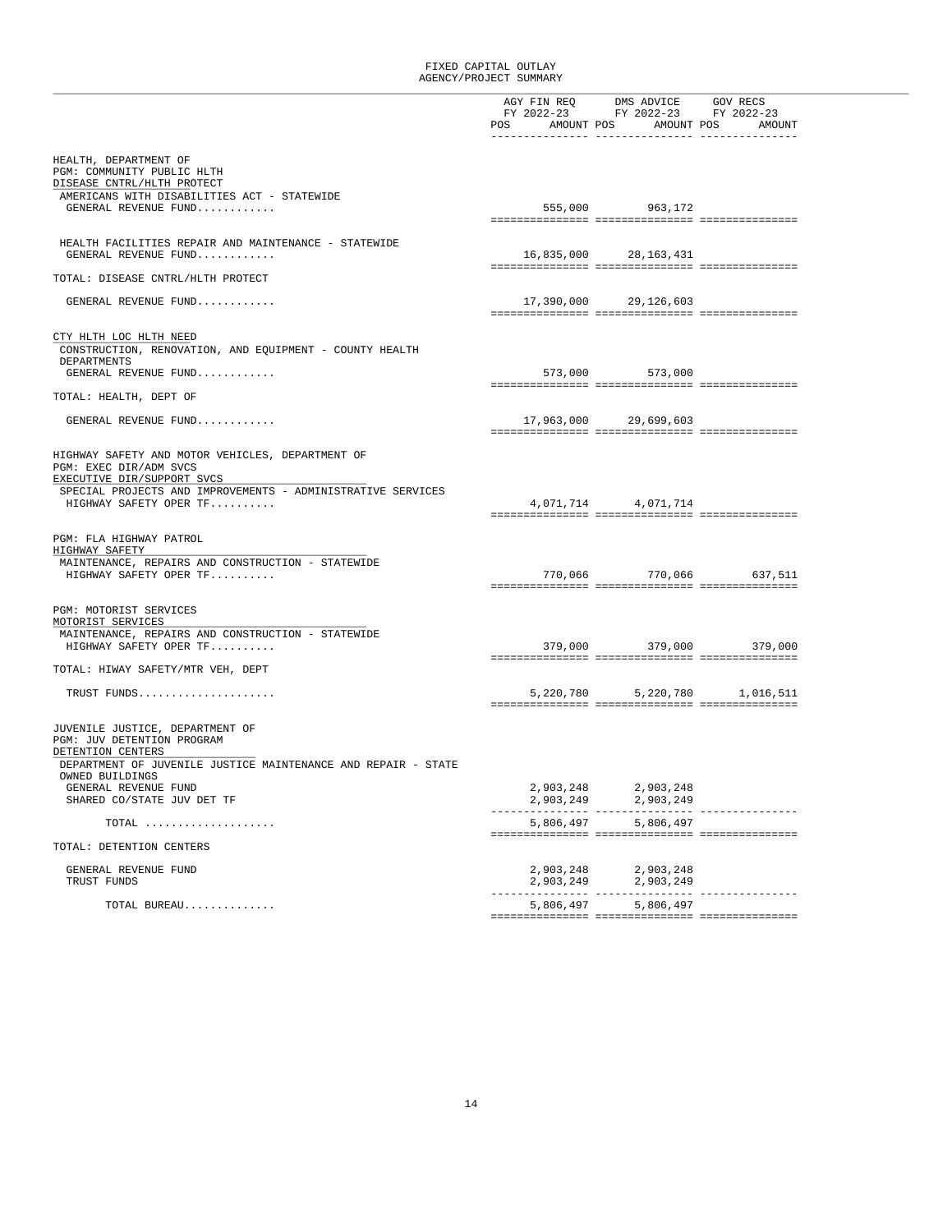|                                                                                                               |              | AGY FIN REQ DMS ADVICE GOV RECS<br>FY 2022-23 FY 2022-23 FY 2022-23                                                          |                                                                                                                                          |
|---------------------------------------------------------------------------------------------------------------|--------------|------------------------------------------------------------------------------------------------------------------------------|------------------------------------------------------------------------------------------------------------------------------------------|
|                                                                                                               |              |                                                                                                                              |                                                                                                                                          |
|                                                                                                               |              | POS AMOUNT POS AMOUNT POS                                                                                                    | AMOUNT                                                                                                                                   |
|                                                                                                               |              |                                                                                                                              |                                                                                                                                          |
| JUVENILE JUSTICE, DEPARTMENT OF<br>PGM: RESIDENTIAL CORR PRG                                                  |              |                                                                                                                              |                                                                                                                                          |
| NON-SECURE RESIDENT COMMIT                                                                                    |              |                                                                                                                              |                                                                                                                                          |
| DEPARTMENT OF JUVENILE JUSTICE MAINTENANCE AND REPAIR - STATE<br>OWNED BUILDINGS                              |              |                                                                                                                              |                                                                                                                                          |
| GENERAL REVENUE FUND                                                                                          |              | 7,048,060 7,048,060                                                                                                          |                                                                                                                                          |
|                                                                                                               |              |                                                                                                                              |                                                                                                                                          |
|                                                                                                               |              |                                                                                                                              |                                                                                                                                          |
| SECURE RESIDENTIAL COMMIT<br>DEPARTMENT OF JUVENILE JUSTICE MAINTENANCE AND REPAIR - STATE<br>OWNED BUILDINGS |              |                                                                                                                              |                                                                                                                                          |
| GENERAL REVENUE FUND                                                                                          |              | 2, 259, 322 2, 259, 322                                                                                                      |                                                                                                                                          |
|                                                                                                               |              |                                                                                                                              |                                                                                                                                          |
| TOTAL: JUVENILE JUSTICE, DEPT OF                                                                              |              |                                                                                                                              |                                                                                                                                          |
| GENERAL REVENUE FUND                                                                                          |              | 12, 210, 630 12, 210, 630                                                                                                    |                                                                                                                                          |
| TRUST FUNDS                                                                                                   |              | 2,903,249 2,903,249                                                                                                          |                                                                                                                                          |
|                                                                                                               |              |                                                                                                                              |                                                                                                                                          |
| TOTAL DEPARTMENT                                                                                              | 15, 113, 879 | 15,113,879                                                                                                                   |                                                                                                                                          |
|                                                                                                               |              |                                                                                                                              |                                                                                                                                          |
| LAW ENFORCEMENT, DEPARTMENT OF<br>PGM: EXEC DIR/SUPPORT<br>EXEC DIR/SPRT SVCS                                 |              |                                                                                                                              |                                                                                                                                          |
| FACILITIES REPAIRS AND MAINTENANCE                                                                            |              |                                                                                                                              |                                                                                                                                          |
| OPERATING TRUST FUND                                                                                          |              | 5,286,785 9,174,926                                                                                                          |                                                                                                                                          |
|                                                                                                               |              |                                                                                                                              |                                                                                                                                          |
| MANAGEMENT SERVICES, DEPARTMENT OF<br>PGM: FACILITIES PROGRAM<br>FACILITIES MANAGEMENT                        |              |                                                                                                                              |                                                                                                                                          |
| STATE LAW ENFORCEMENT TRAINING FACILITY - DMS MGD                                                             |              |                                                                                                                              |                                                                                                                                          |
| GENERAL REVENUE FUND                                                                                          |              |                                                                                                                              | 6,000,000                                                                                                                                |
|                                                                                                               |              |                                                                                                                              |                                                                                                                                          |
| COMPLIANCE WITH THE AMERICANS WITH DISABILITIES ACT<br>SUPERVISION TRUST FUND                                 | 11,525,500   | 11,525,500                                                                                                                   |                                                                                                                                          |
|                                                                                                               |              |                                                                                                                              |                                                                                                                                          |
| LIFE SAFETY CODE COMPLIANCE PROJECTS<br>STATEWIDE - DMS MGD                                                   |              |                                                                                                                              |                                                                                                                                          |
| GENERAL REVENUE FUND                                                                                          | 11,898,000   | 11,898,000                                                                                                                   |                                                                                                                                          |
|                                                                                                               |              |                                                                                                                              |                                                                                                                                          |
| STATEWIDE CAPITAL DEPRECIATION - GENERAL - DMS MGD                                                            |              |                                                                                                                              |                                                                                                                                          |
| SUPERVISION TRUST FUND                                                                                        |              | 5,602,000 5,602,000 6,402,000                                                                                                |                                                                                                                                          |
|                                                                                                               |              |                                                                                                                              |                                                                                                                                          |
| DEBT SERVICE                                                                                                  |              |                                                                                                                              |                                                                                                                                          |
| FL FACILITIES POOL CLR TF                                                                                     | 20,070,832   |                                                                                                                              | 20,070,832                                                                                                                               |
|                                                                                                               |              |                                                                                                                              |                                                                                                                                          |
| TOTAL: FACILITIES MANAGEMENT                                                                                  |              |                                                                                                                              |                                                                                                                                          |
| GENERAL REVENUE FUND                                                                                          |              |                                                                                                                              |                                                                                                                                          |
| TRUST FUNDS                                                                                                   |              | $11,898,000 \qquad \qquad 11,898,000 \qquad \qquad 6,000,000$ $37,198,332 \qquad \qquad 17,127,500 \qquad \qquad 26,472,832$ |                                                                                                                                          |
|                                                                                                               |              |                                                                                                                              | $\frac{1}{2} \left( \frac{1}{2} \right) = \frac{1}{2} \left( \frac{1}{2} \right) = \frac{1}{2} \left( \frac{1}{2} \right) = \frac{1}{2}$ |
| TOTAL BUREAU                                                                                                  |              | 49,096,332 29,025,500 32,472,832                                                                                             |                                                                                                                                          |
|                                                                                                               |              |                                                                                                                              |                                                                                                                                          |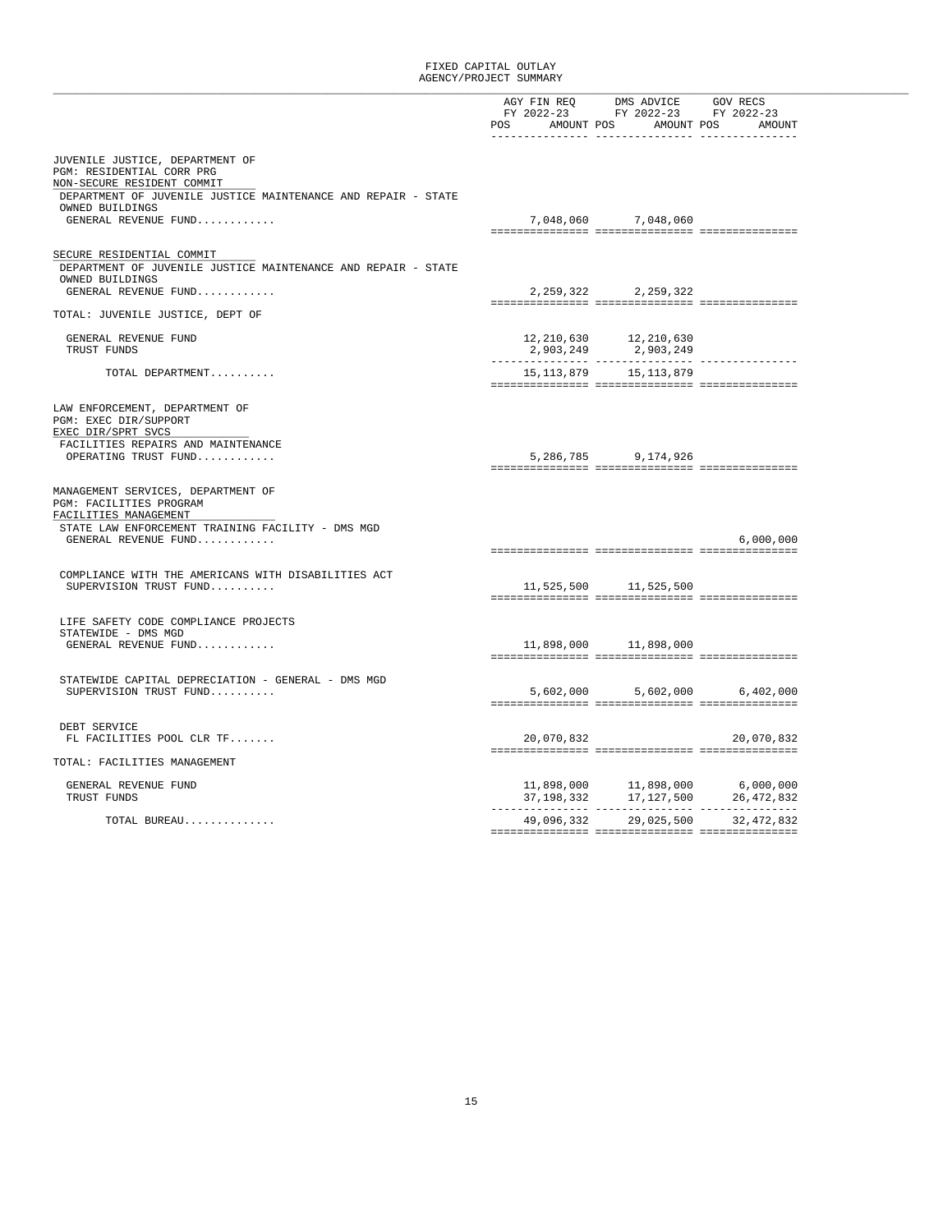|                                                                                           |              | AGY FIN REQ DMS ADVICE                                                                                                                                   | GOV RECS    |
|-------------------------------------------------------------------------------------------|--------------|----------------------------------------------------------------------------------------------------------------------------------------------------------|-------------|
|                                                                                           |              | FY 2022-23 FY 2022-23 FY 2022-23                                                                                                                         |             |
|                                                                                           | <b>POS</b>   | AMOUNT POS AMOUNT POS                                                                                                                                    | AMOUNT      |
|                                                                                           |              |                                                                                                                                                          |             |
| MANAGEMENT SERVICES, DEPARTMENT OF<br>PGM: TECHNOLOGY PROGRAM<br>WIRELESS SERVICES        |              |                                                                                                                                                          |             |
| STATEWIDE LAW ENFORCEMENT RADIO SYSTEM TOWERS<br>RELOCATION/RECONSTRUCTION - DMS MGD      |              |                                                                                                                                                          |             |
| GENERAL REVENUE FUND                                                                      | $\mathbf{1}$ |                                                                                                                                                          | 1 6,642,979 |
| TOTAL: MANAGEMENT SRVCS, DEPT OF                                                          |              |                                                                                                                                                          |             |
| GENERAL REVENUE FUND                                                                      |              |                                                                                                                                                          |             |
| TRUST FUNDS                                                                               |              | $\begin{array}{lllll} 11,898\,, 001 & & 11\,, 898\,, 001 & & 12\,, 642\,, 979 \\ 37\,, 198\,, 332 & & 17\,, 127\,, 500 & & 26\,, 472\,, 832 \end{array}$ |             |
|                                                                                           |              |                                                                                                                                                          |             |
| TOTAL DEPARTMENT                                                                          |              | 49,096,333 29,025,501 39,115,811                                                                                                                         |             |
|                                                                                           |              |                                                                                                                                                          |             |
| MILITARY AFFAIRS, DEPARTMENT OF<br>PGM: READINESS & RESPONSE<br>DRUG INTERDICT/PREVENTION |              |                                                                                                                                                          |             |
| DESIGN AND BUILD COUNTERDRUG HEADQUARTERS BUILDING                                        |              |                                                                                                                                                          |             |
| FED LAW ENFORCEMENT TF                                                                    |              | 2,165,000 2,165,000 2,165,000                                                                                                                            |             |
|                                                                                           |              |                                                                                                                                                          |             |
| MILITARY READINES/RESPONSE                                                                |              |                                                                                                                                                          |             |
| FACILITIES REPAIRS AND MAINTENANCE                                                        |              |                                                                                                                                                          |             |
| GENERAL REVENUE FUND                                                                      |              | 1,000,000 1,000,000                                                                                                                                      |             |
| CAMP BLANDING MANAGEMNT TF                                                                |              | 590,000 590,000                                                                                                                                          | 590,000     |
| TOTAL                                                                                     |              | 1,590,000 1,590,000                                                                                                                                      | 590,000     |
|                                                                                           |              |                                                                                                                                                          |             |
|                                                                                           |              |                                                                                                                                                          |             |
| MAINTENANCE, REPAIRS AND CONSTRUCTION - STATEWIDE                                         |              |                                                                                                                                                          |             |
| GENERAL REVENUE FUND                                                                      |              | 8,300,000 8,300,000 8,300,000                                                                                                                            |             |
|                                                                                           |              |                                                                                                                                                          |             |
| FACILITIES CONSTRUCTION AND MAJOR RENOVATIONS                                             |              |                                                                                                                                                          |             |
| GENERAL REVENUE FUND                                                                      |              | 16,780,285 16,780,285                                                                                                                                    |             |
| TOTAL: MILITARY READINES/RESPONSE                                                         |              |                                                                                                                                                          |             |
|                                                                                           |              |                                                                                                                                                          |             |
| GENERAL REVENUE FUND                                                                      |              | 26,080,285 26,080,285                                                                                                                                    | 8,300,000   |
| TRUST FUNDS                                                                               |              | 590,000 590,000 590,000                                                                                                                                  |             |
| TOTAL BUREAU                                                                              |              | 26,670,285 26,670,285 8,890,000                                                                                                                          |             |
|                                                                                           |              |                                                                                                                                                          |             |
|                                                                                           |              |                                                                                                                                                          |             |
| FL STATE GUARD                                                                            |              |                                                                                                                                                          |             |
| STATEWIDE EQUIPMENT STORAGE                                                               |              |                                                                                                                                                          |             |
| GENERAL REVENUE FUND                                                                      |              |                                                                                                                                                          | 900,000     |
| TOTAL: MILITARY AFFAIRS, DEPT OF                                                          |              |                                                                                                                                                          |             |
|                                                                                           |              |                                                                                                                                                          |             |
| GENERAL REVENUE FUND                                                                      |              |                                                                                                                                                          |             |
| TRUST FUNDS                                                                               |              | $\begin{array}{cccc} 26\,, 080\,, 285 & 26\,, 080\,, 285 & 9\,, 200\,, 000 \\ 2\,, 755\,, 000 & 2\,, 755\,, 000 & 2\,, 755\,, 000 \end{array}$           |             |
|                                                                                           |              |                                                                                                                                                          |             |
| TOTAL DEPARTMENT                                                                          |              | 28,835,285 28,835,285 11,955,000                                                                                                                         |             |
|                                                                                           |              |                                                                                                                                                          |             |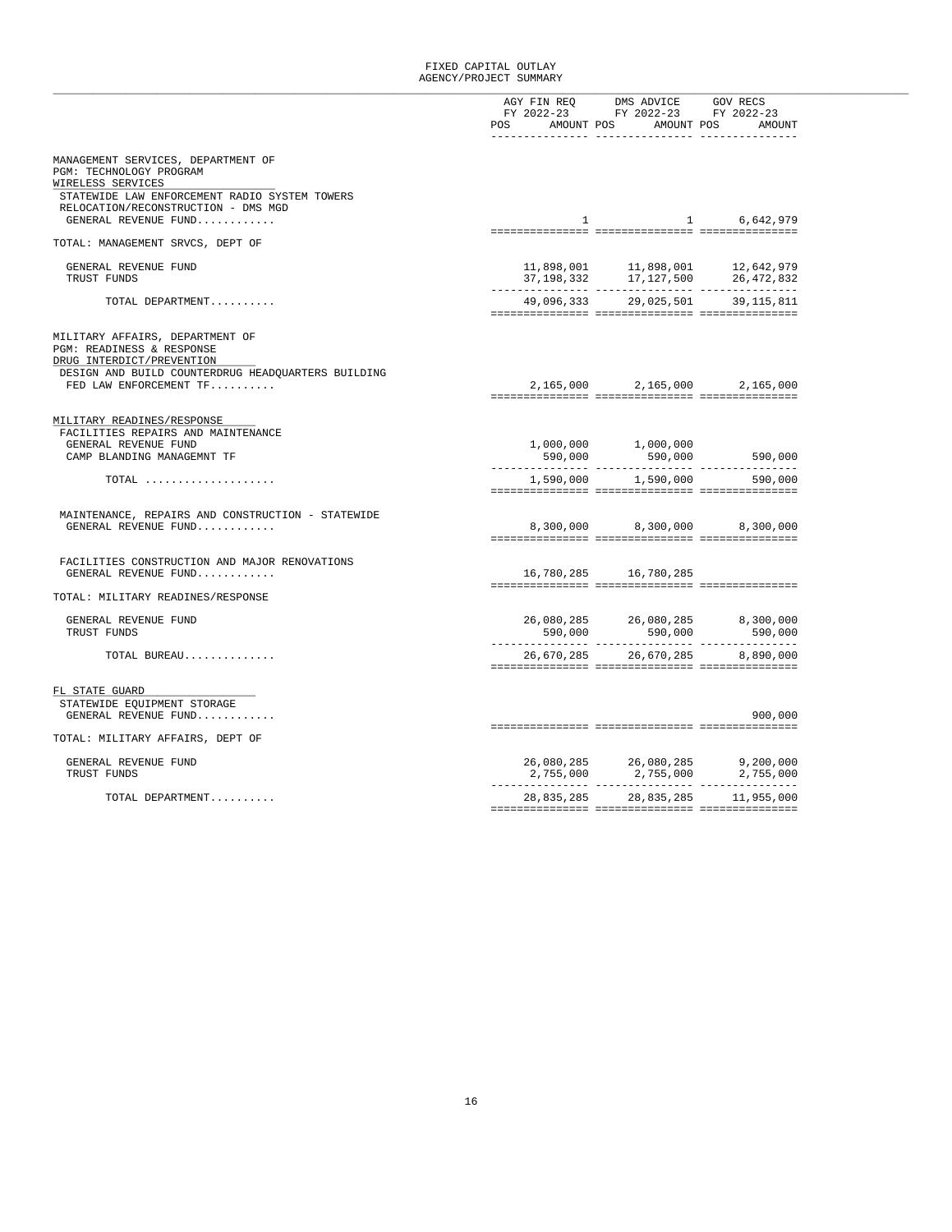|                                                                                                                              |                         | AGY FIN REQ DMS ADVICE GOV RECS<br>FY 2022-23 FY 2022-23 FY 2022-23<br>POS AMOUNT POS AMOUNT POS AMOUNT<br>-------------- --------------- ------ |                         |
|------------------------------------------------------------------------------------------------------------------------------|-------------------------|--------------------------------------------------------------------------------------------------------------------------------------------------|-------------------------|
| STATE, DEPARTMENT OF<br>PGM: SECRETARY/ADMIN SVCS<br>EXECUTIVE DIR/SUPPORT SVCS<br>REPAIR AND MAINTENANCE, CENTRALLY MANAGED |                         |                                                                                                                                                  |                         |
| STATEWIDE - DMS MGD<br>GENERAL REVENUE FUND                                                                                  |                         | 1,000,000 1,000,000                                                                                                                              |                         |
| REPAIRS AND RENOVATIONS, ROOF REPAIRS - DMS MGD<br>GENERAL REVENUE FUND                                                      |                         | 10,000,000 10,000,000                                                                                                                            |                         |
| TOTAL: EXECUTIVE DIR/SUPPORT SVCS                                                                                            |                         |                                                                                                                                                  |                         |
| GENERAL REVENUE FUND                                                                                                         |                         | 11,000,000 11,000,000                                                                                                                            |                         |
| PGM: HISTORICAL RESOURCES<br>HISTORICAL RESOURCES                                                                            |                         |                                                                                                                                                  |                         |
| HISTORIC STRUCTURE RENOVATIONS<br>GENERAL REVENUE FUND                                                                       |                         | 217,000 217,000                                                                                                                                  |                         |
| THE GROVE - REPAIR/MAINTENANCE/ADA COMPLIANCE - DMS MGD<br>LAND ACQUISITION TF                                               |                         | 1,500,000 1,500,000 1,500,000                                                                                                                    |                         |
| LIFE SAFETY CODE COMPLIANCE PROJECTS<br>STATEWIDE - DMS MGD                                                                  |                         |                                                                                                                                                  |                         |
| GENERAL REVENUE FUND                                                                                                         |                         | 500,000 500,000                                                                                                                                  |                         |
| MISSION SAN LUIS PUBLIC SAFETY IMPROVEMENTS - DMS MANAGED<br>- DMS MGD                                                       |                         |                                                                                                                                                  |                         |
| LAND ACQUISITION TF                                                                                                          |                         | 800,000 800,000                                                                                                                                  |                         |
| FACILITIES CONSTRUCTION AND MAJOR RENOVATIONS<br>LAND ACOUISITION TF                                                         |                         | 13,766,029 13,766,029                                                                                                                            | 13,766,029              |
| TOTAL: HISTORICAL RESOURCES                                                                                                  |                         |                                                                                                                                                  |                         |
| GENERAL REVENUE FUND<br>TRUST FUNDS                                                                                          |                         | 717,000 717,000<br>16,066,029 16,066,029 15,266,029                                                                                              |                         |
| TOTAL BUREAU                                                                                                                 | 16,783,029              | 16,783,029                                                                                                                                       | 15,266,029              |
| <b>PGM: CULTURAL AFFAIRS</b><br>ARTS AND CULTURE                                                                             |                         |                                                                                                                                                  |                         |
| GRANTS AND AIDS - SPECIAL CATEGORIES - CULTURAL FACILITIES<br>PROGRAM<br>GENERAL REVENUE FUND                                |                         |                                                                                                                                                  | 2,500,000               |
| TOTAL: STATE, DEPT OF                                                                                                        |                         |                                                                                                                                                  |                         |
| GENERAL REVENUE FUND<br>TRUST FUNDS                                                                                          |                         | 11,717,000 11,717,000<br>16,066,029 16,066,029                                                                                                   | 2,500,000<br>15,266,029 |
| TOTAL DEPARTMENT                                                                                                             | ---------------- ------ | 27, 783, 029 27, 783, 029 17, 766, 029                                                                                                           |                         |
|                                                                                                                              |                         |                                                                                                                                                  |                         |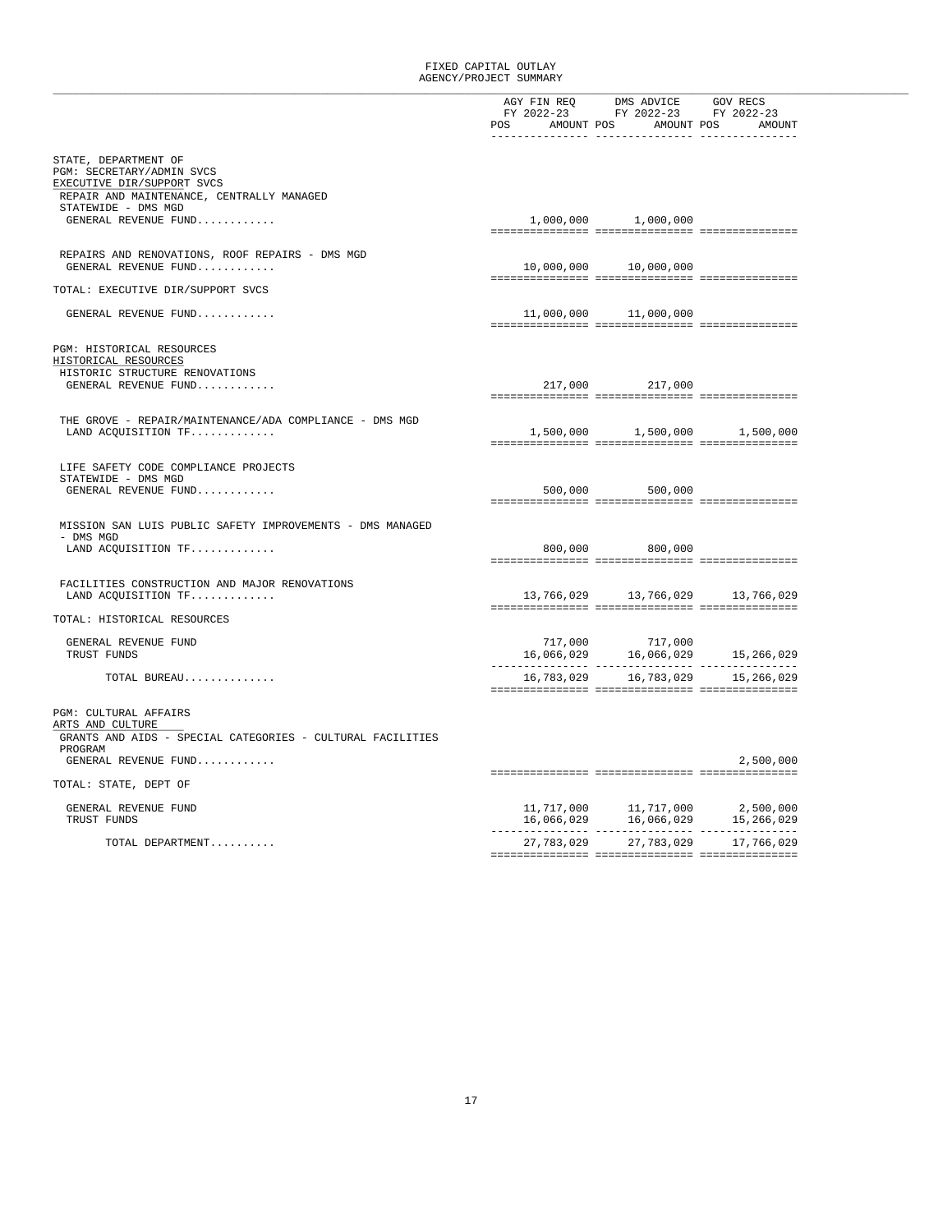|                                     | AGY FIN REQ DMS ADVICE GOV RECS                                                                                                                                                                                                                                                                                                                                                                                       |
|-------------------------------------|-----------------------------------------------------------------------------------------------------------------------------------------------------------------------------------------------------------------------------------------------------------------------------------------------------------------------------------------------------------------------------------------------------------------------|
|                                     | FY 2022-23 FY 2022-23 FY 2022-23                                                                                                                                                                                                                                                                                                                                                                                      |
|                                     | AMOUNT POS AMOUNT POS AMOUNT<br>POS                                                                                                                                                                                                                                                                                                                                                                                   |
|                                     |                                                                                                                                                                                                                                                                                                                                                                                                                       |
|                                     |                                                                                                                                                                                                                                                                                                                                                                                                                       |
| TRANSPORTATION, DEPARTMENT OF       |                                                                                                                                                                                                                                                                                                                                                                                                                       |
| TRANSP SYSTEMS DEVELOPMENT          |                                                                                                                                                                                                                                                                                                                                                                                                                       |
| PGM: TRANSP SYSTEMS DEV             |                                                                                                                                                                                                                                                                                                                                                                                                                       |
| TRANSPORTATION PLANNING CONSULTANTS |                                                                                                                                                                                                                                                                                                                                                                                                                       |
| ST TRANSPORT (PRIMARY) TF           | 58,979,391<br>58,979,391                                                                                                                                                                                                                                                                                                                                                                                              |
|                                     |                                                                                                                                                                                                                                                                                                                                                                                                                       |
|                                     |                                                                                                                                                                                                                                                                                                                                                                                                                       |
|                                     |                                                                                                                                                                                                                                                                                                                                                                                                                       |
| AVIATION DEVELOPMENT/GRANTS         |                                                                                                                                                                                                                                                                                                                                                                                                                       |
| ST TRANSPORT (PRIMARY) TF           | 297,153,457<br>297,153,457                                                                                                                                                                                                                                                                                                                                                                                            |
|                                     | $\verb c  = \verb c  + \verb c  + \verb c  + \verb c  + \verb c  + \verb c  + \verb c  + \verb c  + \verb c  + \verb c  + \verb c  + \verb c  + \verb c  + \verb c  + \verb c  + \verb c  + \verb c  + \verb c  + \verb c  + \verb c  + \verb c  + \verb c  + \verb c  + \verb c  + \verb c  + \verb c  + \verb c  + \verb c  + \verb c  + \verb c  + \verb c  + \verb c  + \verb c  + \verb c  + \verb c  + \verb c$ |
|                                     |                                                                                                                                                                                                                                                                                                                                                                                                                       |
| PUBLIC TRANSIT DEVELOPMENT/GRANTS   |                                                                                                                                                                                                                                                                                                                                                                                                                       |
| ST TRANSPORT (PRIMARY) TF           | 357,796,048<br>357,796,048                                                                                                                                                                                                                                                                                                                                                                                            |
|                                     |                                                                                                                                                                                                                                                                                                                                                                                                                       |
|                                     |                                                                                                                                                                                                                                                                                                                                                                                                                       |
| RIGHT-OF-WAY LAND ACQUISITION       |                                                                                                                                                                                                                                                                                                                                                                                                                       |
| ST TRANSPORT (PRIMARY) TF           | 248,462,960<br>248,462,960                                                                                                                                                                                                                                                                                                                                                                                            |
| R-O-W ACQ/BRIDGE CONST TF           | 218,631,567<br>218,631,567                                                                                                                                                                                                                                                                                                                                                                                            |
|                                     |                                                                                                                                                                                                                                                                                                                                                                                                                       |
|                                     |                                                                                                                                                                                                                                                                                                                                                                                                                       |
| TOTAL                               | 467,094,527<br>467,094,527                                                                                                                                                                                                                                                                                                                                                                                            |
|                                     |                                                                                                                                                                                                                                                                                                                                                                                                                       |
|                                     |                                                                                                                                                                                                                                                                                                                                                                                                                       |
| SEAPORT - ECONOMIC DEVELOPMENT      |                                                                                                                                                                                                                                                                                                                                                                                                                       |
| ST TRANSPORT (PRIMARY) TF           | 15,000,000                                                                                                                                                                                                                                                                                                                                                                                                            |
|                                     |                                                                                                                                                                                                                                                                                                                                                                                                                       |
|                                     |                                                                                                                                                                                                                                                                                                                                                                                                                       |
| SEAPORTS ACCESS PROGRAM             |                                                                                                                                                                                                                                                                                                                                                                                                                       |
|                                     | 10,000,000<br>10,000,000                                                                                                                                                                                                                                                                                                                                                                                              |
| ST TRANSPORT (PRIMARY) TF           |                                                                                                                                                                                                                                                                                                                                                                                                                       |
|                                     |                                                                                                                                                                                                                                                                                                                                                                                                                       |
|                                     |                                                                                                                                                                                                                                                                                                                                                                                                                       |
| SEAPORT GRANTS                      |                                                                                                                                                                                                                                                                                                                                                                                                                       |
| ST TRANSPORT (PRIMARY) TF           | 82, 317, 259<br>82, 317, 259                                                                                                                                                                                                                                                                                                                                                                                          |
|                                     |                                                                                                                                                                                                                                                                                                                                                                                                                       |
|                                     |                                                                                                                                                                                                                                                                                                                                                                                                                       |
| SEAPORT INVESTMENT PROGRAM          |                                                                                                                                                                                                                                                                                                                                                                                                                       |
| ST TRANSPORT (PRIMARY) TF           | 10,000,000<br>10,000,000                                                                                                                                                                                                                                                                                                                                                                                              |
|                                     |                                                                                                                                                                                                                                                                                                                                                                                                                       |
|                                     |                                                                                                                                                                                                                                                                                                                                                                                                                       |
| RAIL DEVELOPMENT/GRANTS             |                                                                                                                                                                                                                                                                                                                                                                                                                       |
| ST TRANSPORT (PRIMARY) TF           | 25, 574, 779<br>25,574,779                                                                                                                                                                                                                                                                                                                                                                                            |
|                                     |                                                                                                                                                                                                                                                                                                                                                                                                                       |
|                                     |                                                                                                                                                                                                                                                                                                                                                                                                                       |
|                                     |                                                                                                                                                                                                                                                                                                                                                                                                                       |
| INTERMODAL DEVELOPMENT/GRANTS       |                                                                                                                                                                                                                                                                                                                                                                                                                       |
| ST TRANSPORT (PRIMARY) TF           | 67, 735, 495 67, 735, 495                                                                                                                                                                                                                                                                                                                                                                                             |
|                                     |                                                                                                                                                                                                                                                                                                                                                                                                                       |
|                                     |                                                                                                                                                                                                                                                                                                                                                                                                                       |
| PRELIMINARY ENGINEERING CONSULTANTS |                                                                                                                                                                                                                                                                                                                                                                                                                       |
| ST TRANSPORT (PRIMARY) TF           | 648, 117, 973<br>648,117,973                                                                                                                                                                                                                                                                                                                                                                                          |
|                                     |                                                                                                                                                                                                                                                                                                                                                                                                                       |
|                                     |                                                                                                                                                                                                                                                                                                                                                                                                                       |
| RIGHT-OF-WAY SUPPORT                |                                                                                                                                                                                                                                                                                                                                                                                                                       |
|                                     |                                                                                                                                                                                                                                                                                                                                                                                                                       |
| ST TRANSPORT (PRIMARY) TF           | 35,747,721<br>35,747,721                                                                                                                                                                                                                                                                                                                                                                                              |
| R-O-W ACQ/BRIDGE CONST TF           | 11,329,687<br>11,329,687                                                                                                                                                                                                                                                                                                                                                                                              |
|                                     |                                                                                                                                                                                                                                                                                                                                                                                                                       |
| TOTAL                               | 47,077,408<br>47,077,408                                                                                                                                                                                                                                                                                                                                                                                              |
|                                     |                                                                                                                                                                                                                                                                                                                                                                                                                       |
|                                     |                                                                                                                                                                                                                                                                                                                                                                                                                       |
| TRANSPORTATION PLANNING GRANTS      |                                                                                                                                                                                                                                                                                                                                                                                                                       |
| ST TRANSPORT (PRIMARY) TF           | 35, 415, 336<br>35, 415, 336                                                                                                                                                                                                                                                                                                                                                                                          |
|                                     |                                                                                                                                                                                                                                                                                                                                                                                                                       |
|                                     |                                                                                                                                                                                                                                                                                                                                                                                                                       |
|                                     |                                                                                                                                                                                                                                                                                                                                                                                                                       |
| DEBT SERVICE                        |                                                                                                                                                                                                                                                                                                                                                                                                                       |
| ST TRANSPORT (PRIMARY) TF           | 99, 932, 467<br>99,932,467                                                                                                                                                                                                                                                                                                                                                                                            |
| R-O-W ACO/BRIDGE CONST TF           | 212, 315, 652<br>212, 315, 652                                                                                                                                                                                                                                                                                                                                                                                        |
|                                     |                                                                                                                                                                                                                                                                                                                                                                                                                       |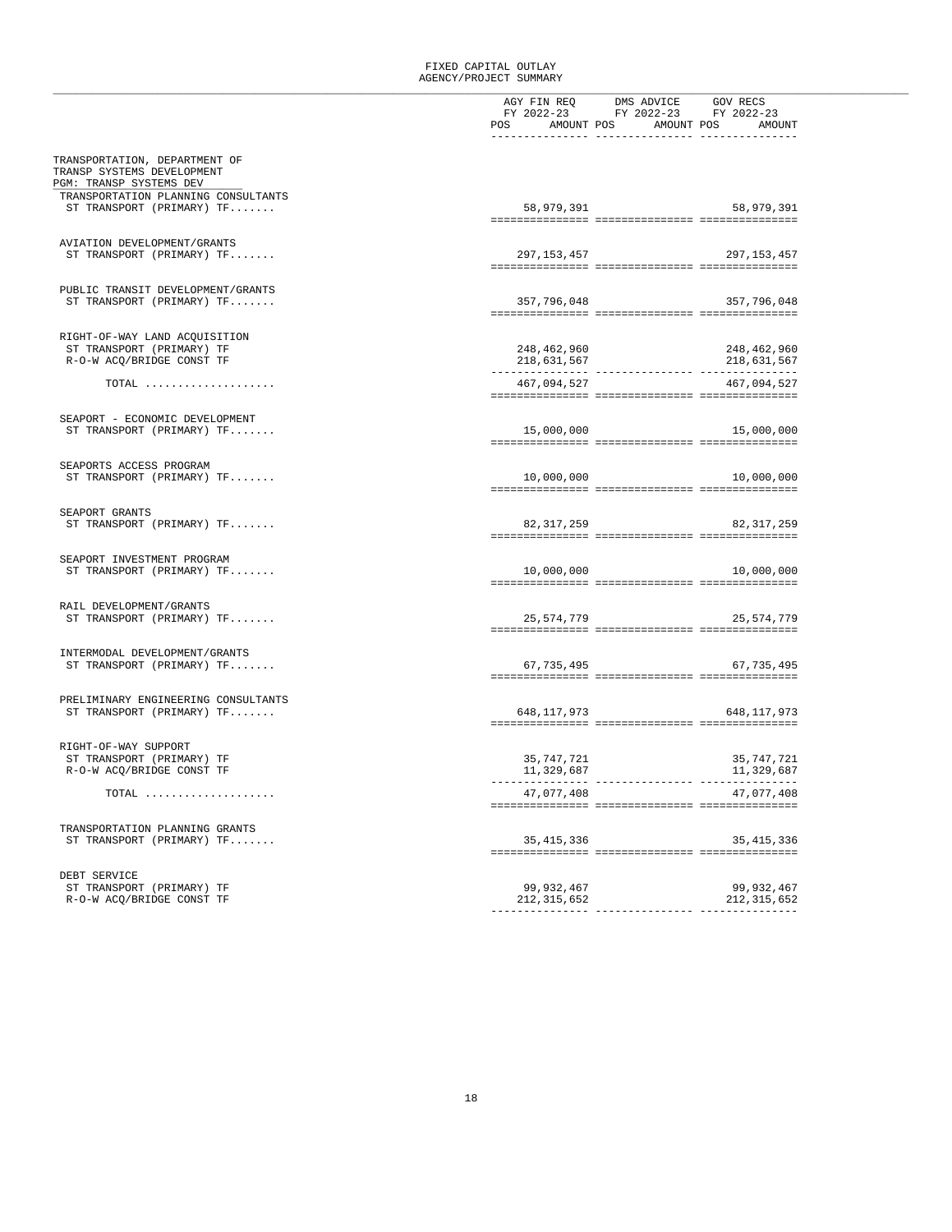|                                                                                                                  |              | AGY FIN REQ DMS ADVICE GOV RECS  |  |
|------------------------------------------------------------------------------------------------------------------|--------------|----------------------------------|--|
|                                                                                                                  |              | FY 2022-23 FY 2022-23 FY 2022-23 |  |
|                                                                                                                  |              | POS AMOUNT POS AMOUNT POS AMOUNT |  |
|                                                                                                                  |              |                                  |  |
|                                                                                                                  |              |                                  |  |
| TRANSPORTATION, DEPARTMENT OF                                                                                    |              |                                  |  |
| TRANSP SYSTEMS DEVELOPMENT                                                                                       |              |                                  |  |
| PGM: TRANSP SYSTEMS DEV                                                                                          |              |                                  |  |
| DEBT SERVICE                                                                                                     |              |                                  |  |
| $TOTAL$                                                                                                          | 312,248,119  | 312,248,119                      |  |
|                                                                                                                  |              |                                  |  |
| TOTAL: PGM: TRANSP SYSTEMS DEV                                                                                   |              |                                  |  |
|                                                                                                                  |              |                                  |  |
| TRUST FUNDS                                                                                                      | 2434,509,792 | 2434,509,792                     |  |
|                                                                                                                  |              |                                  |  |
|                                                                                                                  |              |                                  |  |
| FL RAIL ENTERPRISE                                                                                               |              |                                  |  |
|                                                                                                                  |              |                                  |  |
| CONSTRUCTION INSPECTION CONSULTANTS                                                                              |              |                                  |  |
| ST TRANSPORT (PRIMARY) TF                                                                                        |              | 2, 151, 177<br>2,151,177         |  |
|                                                                                                                  |              |                                  |  |
|                                                                                                                  |              |                                  |  |
| PUBLIC TRANSIT DEVELOPMENT/GRANTS                                                                                |              |                                  |  |
| ST TRANSPORT (PRIMARY) TF                                                                                        |              | 90,834,721<br>90,834,721         |  |
|                                                                                                                  |              |                                  |  |
|                                                                                                                  |              |                                  |  |
| BRIDGE CONSTRUCTION                                                                                              |              |                                  |  |
| ST TRANSPORT (PRIMARY) TF                                                                                        |              | 1, 169, 822<br>1,169,822         |  |
|                                                                                                                  |              |                                  |  |
|                                                                                                                  |              |                                  |  |
| RAIL DEVELOPMENT/GRANTS                                                                                          |              |                                  |  |
| ST TRANSPORT (PRIMARY) TF                                                                                        | 123,528,715  | 123, 528, 715                    |  |
|                                                                                                                  |              |                                  |  |
| TOTAL: FL RAIL ENTERPRISE                                                                                        |              |                                  |  |
|                                                                                                                  |              |                                  |  |
| TRUST FUNDS                                                                                                      |              | 217,684,435<br>217,684,435       |  |
|                                                                                                                  |              |                                  |  |
| TRANSP SYSTEMS OPERATIONS<br>PGM: HIGHWAY OPERATIONS<br>MINOR RENOVATIONS, REPAIRS, AND IMPROVEMENTS - STATEWIDE |              |                                  |  |
| ST TRANSPORT (PRIMARY) TF                                                                                        |              | 7,429,058 7,429,058 7,234,058    |  |
|                                                                                                                  |              |                                  |  |
|                                                                                                                  |              |                                  |  |
| STATE INFRASTRUCTURE BANK LOAN REPAYMENTS                                                                        |              |                                  |  |
| ST TRANSPORT (PRIMARY) TF                                                                                        | 50,520,978   | 50,520,978                       |  |
|                                                                                                                  |              |                                  |  |
|                                                                                                                  |              |                                  |  |
| SMALL COUNTY RESURFACE ASSISTANCE PROGRAM (SCRAP)                                                                |              |                                  |  |
| ST TRANSPORT (PRIMARY) TF                                                                                        |              | 35,300,483<br>35,300,483         |  |
|                                                                                                                  |              |                                  |  |
|                                                                                                                  |              |                                  |  |
| SMALL COUNTY OUTREACH PROGRAM (SCOP)                                                                             |              |                                  |  |
|                                                                                                                  |              | 83, 233, 907                     |  |
| ST TRANSPORT (PRIMARY) TF                                                                                        |              | 83,233,907                       |  |
|                                                                                                                  |              |                                  |  |
|                                                                                                                  |              |                                  |  |
| COUNTY TRANSPORTATION PROGRAMS                                                                                   |              |                                  |  |
| ST TRANSPORT (PRIMARY) TF                                                                                        |              | 40, 513, 357<br>40,513,357       |  |
|                                                                                                                  |              |                                  |  |
|                                                                                                                  |              |                                  |  |
| OCALA OPERATIONS CENTER - REPAIRS/RENOVATIONS/ADDITIONS                                                          |              |                                  |  |
| ST TRANSPORT (PRIMARY) TF                                                                                        | 5,536,100    | 5,536,100<br>5,536,100           |  |
|                                                                                                                  |              |                                  |  |
|                                                                                                                  |              |                                  |  |
| BOND GUARANTEE                                                                                                   |              |                                  |  |
| ST TRANSPORT (PRIMARY) TF                                                                                        | 500,000      | 500,000                          |  |
|                                                                                                                  |              |                                  |  |
|                                                                                                                  |              |                                  |  |
| TRANSPORTATION HIGHWAY MAINTENANCE CONTRACTS                                                                     |              |                                  |  |
| ST TRANSPORT (PRIMARY) TF                                                                                        | 520,831,565  | 520,831,565                      |  |
|                                                                                                                  |              |                                  |  |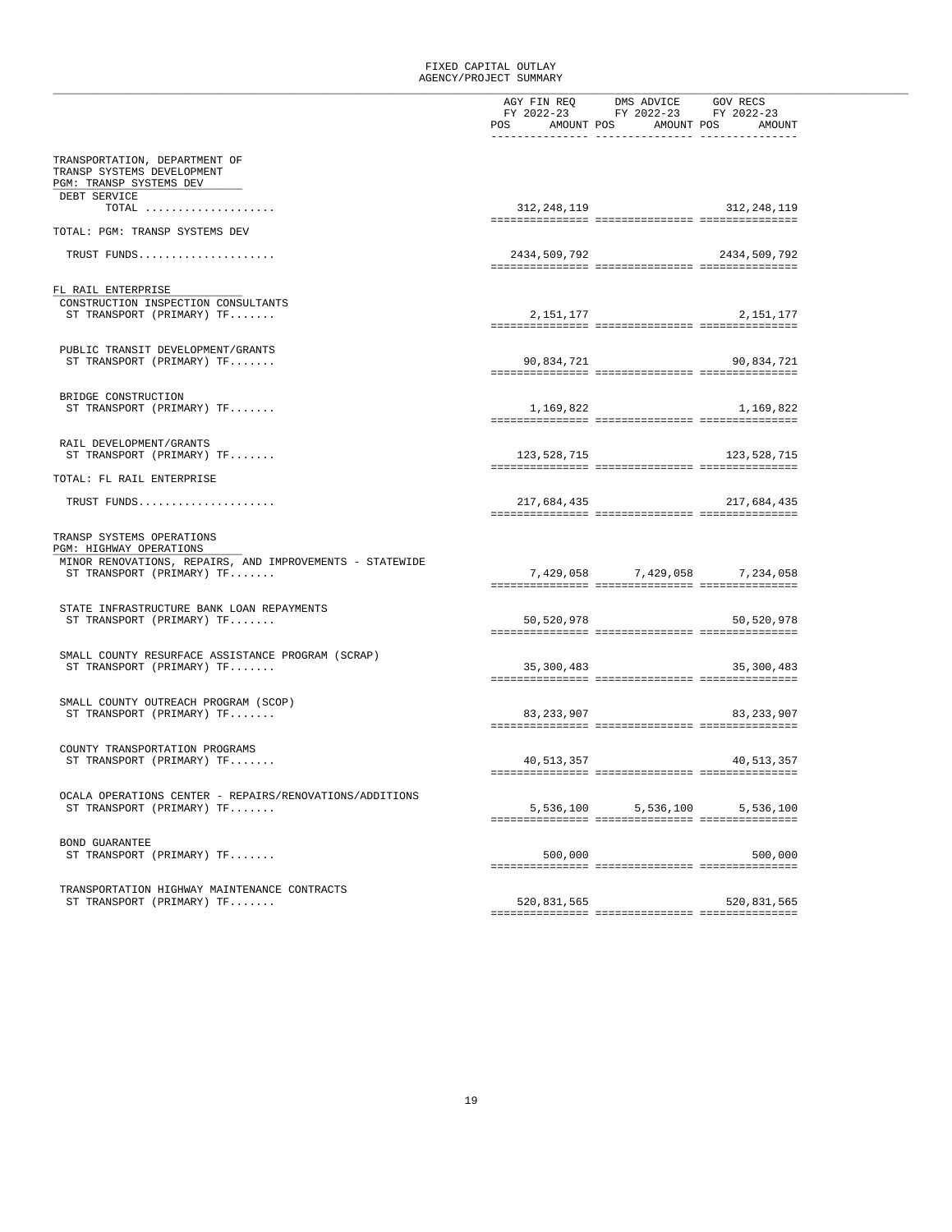|                                                         | AGY FIN REQ DMS ADVICE GOV RECS<br>FY 2022-23 FY 2022-23 FY 2022-23 |                         |  |
|---------------------------------------------------------|---------------------------------------------------------------------|-------------------------|--|
|                                                         |                                                                     |                         |  |
|                                                         | POS AMOUNT POS AMOUNT POS AMOUNT                                    |                         |  |
|                                                         |                                                                     |                         |  |
|                                                         |                                                                     |                         |  |
| TRANSPORTATION, DEPARTMENT OF                           |                                                                     |                         |  |
| TRANSP SYSTEMS OPERATIONS                               |                                                                     |                         |  |
| PGM: HIGHWAY OPERATIONS                                 |                                                                     |                         |  |
|                                                         |                                                                     |                         |  |
| INTRASTATE HIGHWAY CONSTRUCTION                         |                                                                     |                         |  |
| TURNPIKE GEN RESERVE TF                                 | 1,750,000                                                           | 1,750,000               |  |
| ST TRANSPORT (PRIMARY) TF                               | 2214,871,311                                                        | 2214,871,311            |  |
|                                                         |                                                                     |                         |  |
| TOTAL                                                   | 2216,621,311                                                        | 2216,621,311            |  |
|                                                         |                                                                     |                         |  |
|                                                         |                                                                     |                         |  |
|                                                         |                                                                     |                         |  |
| ARTERIAL HIGHWAY CONSTRUCTION                           |                                                                     |                         |  |
| ST TRANSPORT (PRIMARY) TF                               | 148,650,027                                                         | 148,650,027             |  |
|                                                         |                                                                     |                         |  |
|                                                         |                                                                     |                         |  |
| CONSTRUCTION INSPECTION CONSULTANTS                     |                                                                     |                         |  |
| ST TRANSPORT (PRIMARY) TF                               | 393,626,199                                                         | 393,626,199             |  |
|                                                         |                                                                     |                         |  |
|                                                         |                                                                     |                         |  |
|                                                         |                                                                     |                         |  |
| ENVIRONMENTAL SITE RESTORATION                          |                                                                     |                         |  |
| ST TRANSPORT (PRIMARY) TF                               |                                                                     | 475,000 475,000 475,000 |  |
|                                                         |                                                                     |                         |  |
|                                                         |                                                                     |                         |  |
|                                                         |                                                                     |                         |  |
| HIGHWAY SAFETY CONSTRUCTION/GRANTS                      |                                                                     |                         |  |
| ST TRANSPORT (PRIMARY) TF                               | 154,901,541                                                         | 154,901,541             |  |
|                                                         |                                                                     |                         |  |
|                                                         |                                                                     |                         |  |
| RESURFACING                                             |                                                                     |                         |  |
| ST TRANSPORT (PRIMARY) TF                               | 1114,247,575                                                        | 1114,247,575            |  |
|                                                         |                                                                     |                         |  |
|                                                         |                                                                     |                         |  |
|                                                         |                                                                     |                         |  |
| BRIDGE CONSTRUCTION                                     |                                                                     |                         |  |
| ST TRANSPORT (PRIMARY) TF                               | 173,919,102                                                         | 173,919,102             |  |
| R-O-W ACO/BRIDGE CONST TF                               | 1,000,000                                                           | 1,000,000               |  |
|                                                         |                                                                     |                         |  |
|                                                         |                                                                     |                         |  |
| $\texttt{TOTAL}$                                        | 174,919,102                                                         | 174,919,102             |  |
|                                                         |                                                                     |                         |  |
|                                                         |                                                                     |                         |  |
| CONTRACT MAINTENANCE WITH THE DEPARTMENT OF CORRECTIONS |                                                                     |                         |  |
| ST TRANSPORT (PRIMARY) TF                               | 19,646,000                                                          | 19,646,000              |  |
|                                                         |                                                                     |                         |  |
|                                                         |                                                                     |                         |  |
|                                                         |                                                                     |                         |  |
| HIGHWAY BEAUTIFICATION GRANTS                           |                                                                     |                         |  |
| ST TRANSPORT (PRIMARY) TF                               | 1,000,000                                                           | 1,000,000               |  |
|                                                         |                                                                     |                         |  |
|                                                         |                                                                     |                         |  |
| MATERIALS AND RESEARCH                                  |                                                                     |                         |  |
|                                                         |                                                                     |                         |  |
| ST TRANSPORT (PRIMARY) TF                               | 21,343,542                                                          | 21, 343, 542            |  |
|                                                         |                                                                     |                         |  |
|                                                         |                                                                     |                         |  |
| BRIDGE INSPECTION                                       |                                                                     |                         |  |
| ST TRANSPORT (PRIMARY) TF                               | 17,194,056                                                          | 17,194,056              |  |
|                                                         |                                                                     |                         |  |
|                                                         |                                                                     |                         |  |
|                                                         |                                                                     |                         |  |
| TRAFFIC ENGINEERING CONSULTANTS                         |                                                                     |                         |  |
| ST TRANSPORT (PRIMARY) TF                               | 235,636,963                                                         | 235,636,963             |  |
|                                                         |                                                                     |                         |  |
|                                                         |                                                                     |                         |  |
|                                                         |                                                                     |                         |  |
| LOCAL GOVERNMENT REIMBURSEMENT                          |                                                                     |                         |  |
| ST TRANSPORT (PRIMARY) TF                               | 8,339,529                                                           | 8,339,529               |  |
|                                                         |                                                                     |                         |  |
|                                                         |                                                                     |                         |  |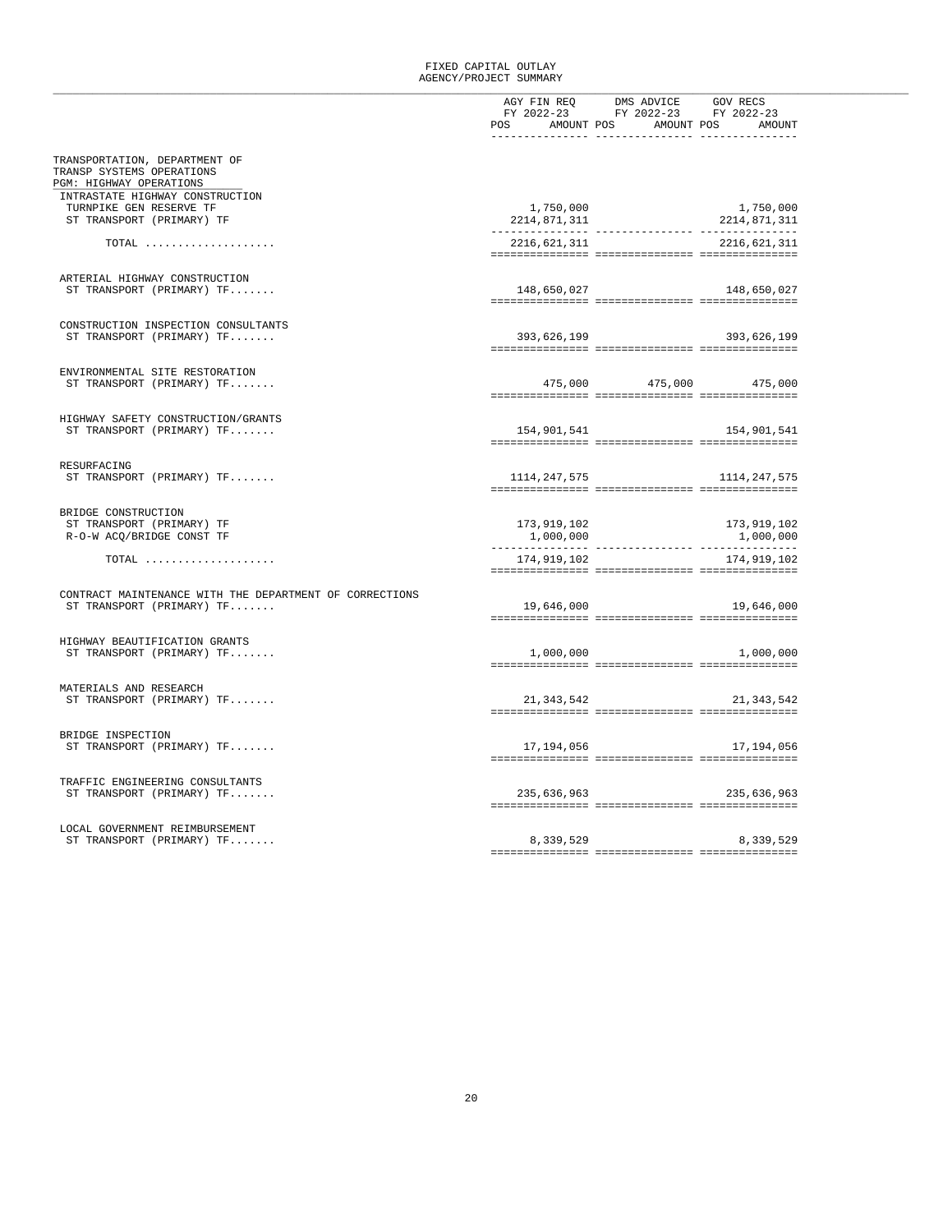|                                                                                                                       |                                  | AGY FIN REQ DMS ADVICE GOV RECS<br>FY 2022-23 FY 2022-23 FY 2022-23 |                                            |  |
|-----------------------------------------------------------------------------------------------------------------------|----------------------------------|---------------------------------------------------------------------|--------------------------------------------|--|
|                                                                                                                       | POS AMOUNT POS AMOUNT POS AMOUNT |                                                                     |                                            |  |
|                                                                                                                       |                                  |                                                                     |                                            |  |
| TRANSPORTATION, DEPARTMENT OF<br>TRANSP SYSTEMS OPERATIONS<br>PGM: HIGHWAY OPERATIONS                                 |                                  |                                                                     |                                            |  |
| TOTAL: PGM: HIGHWAY OPERATIONS                                                                                        |                                  |                                                                     |                                            |  |
| TRUST FUNDS                                                                                                           |                                  |                                                                     | 5250, 466, 293 13, 440, 158 5250, 271, 293 |  |
|                                                                                                                       |                                  |                                                                     |                                            |  |
|                                                                                                                       |                                  |                                                                     |                                            |  |
| EXECUTIVE DIR/SUPPORT SVCS<br>MINOR RENOVATIONS, REPAIRS, AND IMPROVEMENTS - STATEWIDE<br>ST TRANSPORT (PRIMARY) $TF$ |                                  |                                                                     | 5,599,733 5,599,733 5,599,733              |  |
| FLORIDA'S TURNPIKE SYSTEMS                                                                                            |                                  |                                                                     |                                            |  |
| FL'S TURNPIKE ENTERPRISE                                                                                              |                                  |                                                                     |                                            |  |
| MINOR RENOVATIONS, REPAIRS, AND IMPROVEMENTS - STATEWIDE<br>TURNPIKE GEN RESERVE TF                                   |                                  |                                                                     | 200,000 200,000 200,000                    |  |
|                                                                                                                       |                                  |                                                                     |                                            |  |
| STATE INFRASTRUCTURE BANK LOAN REPAYMENTS                                                                             |                                  |                                                                     |                                            |  |
| TURNPIKE GEN RESERVE TF                                                                                               | 3,217,651                        |                                                                     | 3,217,651                                  |  |
|                                                                                                                       |                                  |                                                                     |                                            |  |
| TRANSPORTATION PLANNING CONSULTANTS                                                                                   |                                  |                                                                     |                                            |  |
| TURNPIKE GEN RESERVE TF                                                                                               | 6,000,000                        |                                                                     | 6,000,000                                  |  |
| ST TRANSPORT (PRIMARY) TF                                                                                             | 12,900,000                       |                                                                     | 12,900,000                                 |  |
| TOTAL                                                                                                                 | 18,900,000                       |                                                                     | 18,900,000                                 |  |
|                                                                                                                       |                                  |                                                                     |                                            |  |
|                                                                                                                       |                                  |                                                                     |                                            |  |
| TRANSPORTATION HIGHWAY MAINTENANCE CONTRACTS<br>ST TRANSPORT (PRIMARY) TF                                             | 69,843,315                       |                                                                     | 69,843,315                                 |  |
|                                                                                                                       |                                  |                                                                     |                                            |  |
|                                                                                                                       |                                  |                                                                     |                                            |  |
| INTRASTATE HIGHWAY CONSTRUCTION<br>TURNPIKE RENEW/REPLACE TF                                                          | 32,957,545                       |                                                                     | 32,957,545                                 |  |
| TURNPIKE GEN RESERVE TF                                                                                               | 771,495,533                      |                                                                     | 771,495,533                                |  |
|                                                                                                                       |                                  |                                                                     |                                            |  |
| $\texttt{TOTAL} \quad \ldots \quad \ldots \quad \ldots \quad \ldots \quad \ldots \quad \ldots \quad \ldots$           | 804, 453, 078                    |                                                                     | 804, 453, 078                              |  |
|                                                                                                                       |                                  |                                                                     |                                            |  |
| CONSTRUCTION INSPECTION CONSULTANTS                                                                                   |                                  |                                                                     |                                            |  |
| TURNPIKE RENEW/REPLACE TF                                                                                             | 13,539,813                       |                                                                     | 13,539,813                                 |  |
| TURNPIKE GEN RESERVE TF                                                                                               | 109,124,308                      |                                                                     | 109,124,308                                |  |
|                                                                                                                       |                                  |                                                                     |                                            |  |
| $\texttt{TOTAL} \quad \ldots \quad \ldots \quad \ldots \quad \ldots \quad \ldots \quad \ldots \quad \ldots$           | 122,664,121                      |                                                                     | 122,664,121                                |  |
|                                                                                                                       |                                  |                                                                     |                                            |  |
| RIGHT-OF-WAY LAND ACQUISITION                                                                                         |                                  |                                                                     |                                            |  |
| TURNPIKE GEN RESERVE TF                                                                                               | 50,429,036                       |                                                                     | 50,429,036                                 |  |
| ST TRANSPORT (PRIMARY) TF                                                                                             | 10,000,000                       |                                                                     | 10,000,000                                 |  |
| $\texttt{TOTAL} \quad \ldots \quad \ldots \quad \ldots \quad \ldots \quad \ldots \quad \ldots \quad \ldots$           | 60,429,036                       |                                                                     | 60,429,036                                 |  |
|                                                                                                                       |                                  |                                                                     |                                            |  |
|                                                                                                                       |                                  |                                                                     |                                            |  |
| RESURFACING<br>TURNPIKE RENEW/REPLACE TF                                                                              | 64,239,138                       |                                                                     | 64, 239, 138                               |  |
|                                                                                                                       |                                  |                                                                     |                                            |  |
|                                                                                                                       |                                  |                                                                     |                                            |  |
| BRIDGE CONSTRUCTION                                                                                                   |                                  |                                                                     |                                            |  |
| TURNPIKE RENEW/REPLACE TF                                                                                             | 9,384,073                        |                                                                     | 9,384,073                                  |  |
|                                                                                                                       |                                  |                                                                     |                                            |  |